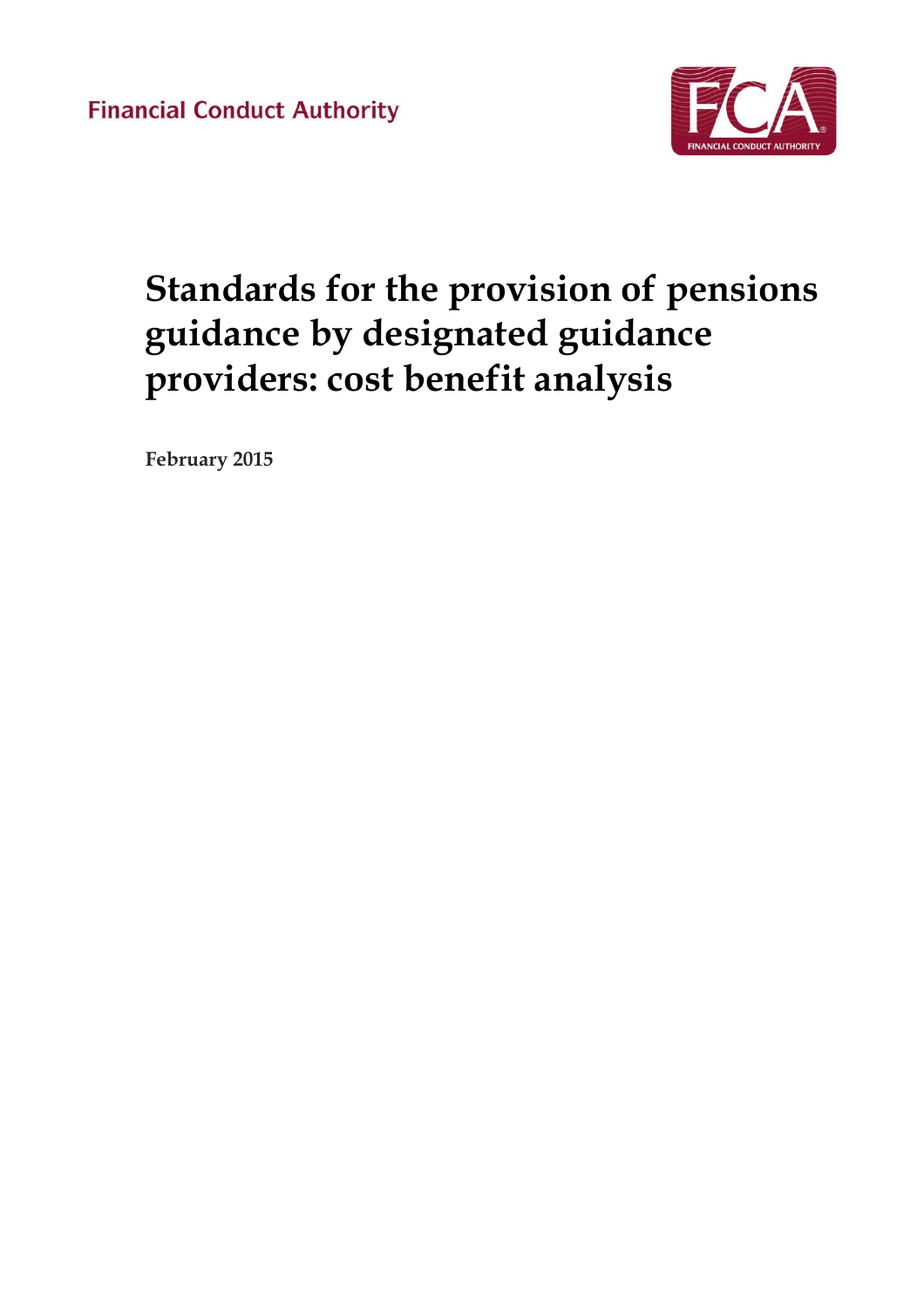In this cost benefit analysis we assess the costs and benefits arising from Policy Statement 14/17 *Retirement Reforms and the guidance Guarantee, including feedback on CP14/11*.

Please send any comments or queries to:

Alex Roy Strategy and Competition Division Financial Conduct Authority 25 The North Colonnade Canary Wharf London E14 5HS

Telephone: 020 7066 9380 Email: cp14-11@fca.org.uk

You can download this cost benefit analysis from our website: www.fca.org.uk. Or contact our order line for paper copies: 0845 608 2372.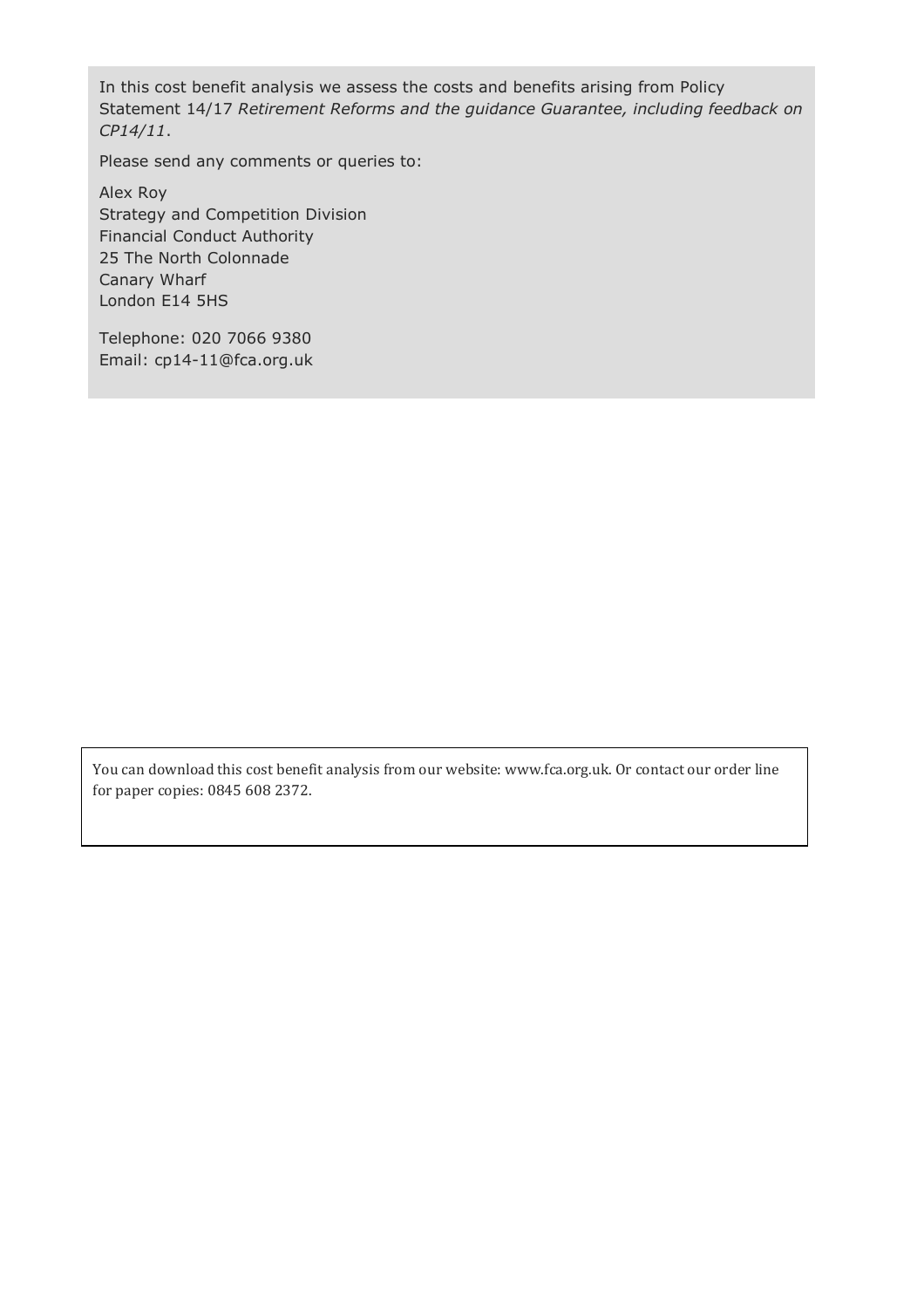# **Contents**

| $\mathbf{1}$   | Overview                          | 5. |
|----------------|-----------------------------------|----|
| $\overline{2}$ | Market failure analysis           | 7  |
| 3              | Approach to cost benefit analysis | 12 |
| 4              | Analysis of benefits              | 14 |
| 5              | Compliance costs to firms         | 21 |
| 6              | Direct costs to the FCA           | 23 |
| 7              | Summary of costs and benefits     | 24 |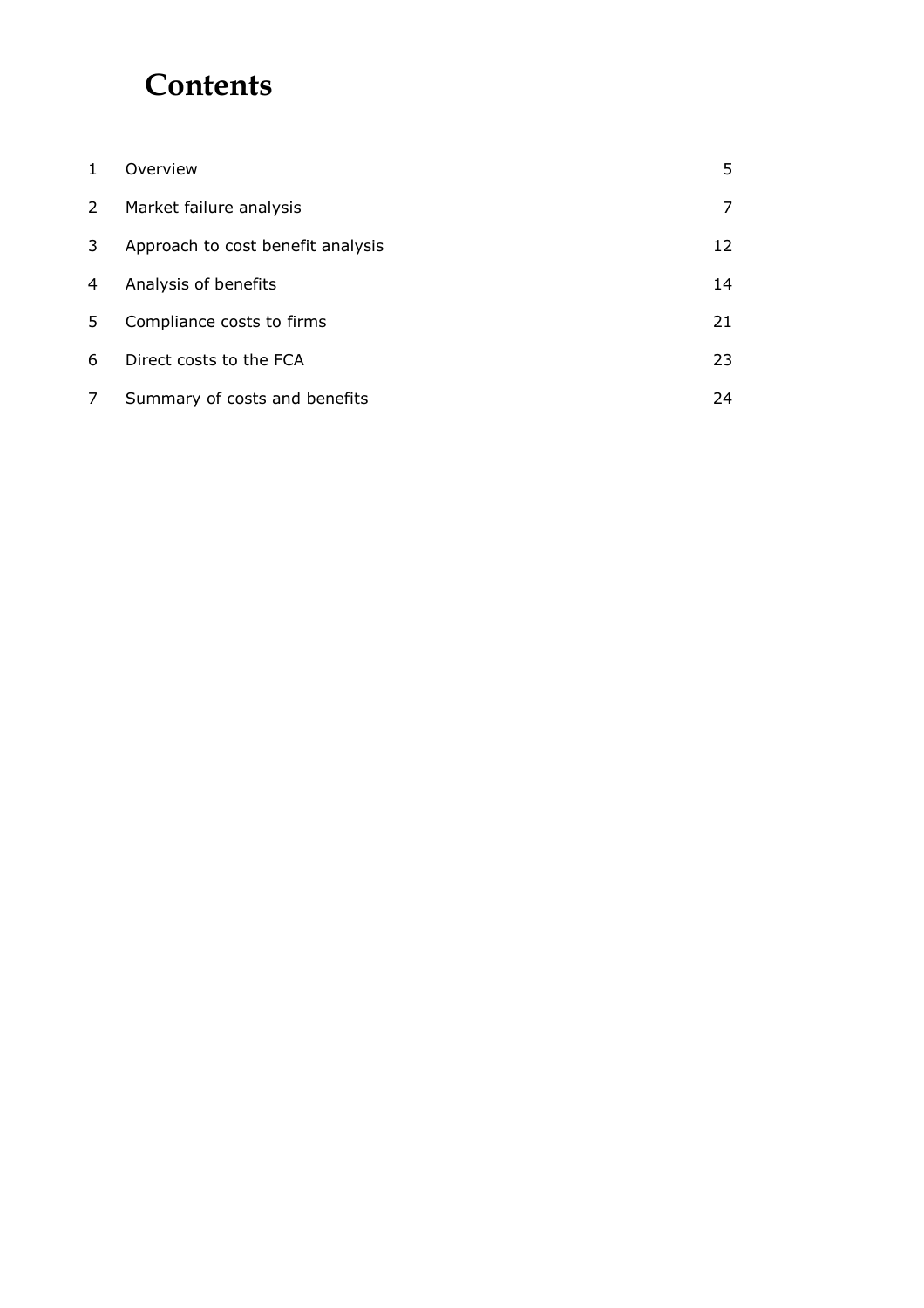| DC          | Defined contribution               |
|-------------|------------------------------------|
| <b>DGPs</b> | Designated guidance providers      |
| <b>FCA</b>  | <b>Financial Conduct Authority</b> |
| <b>TPAS</b> | The Pensions Advisory Service      |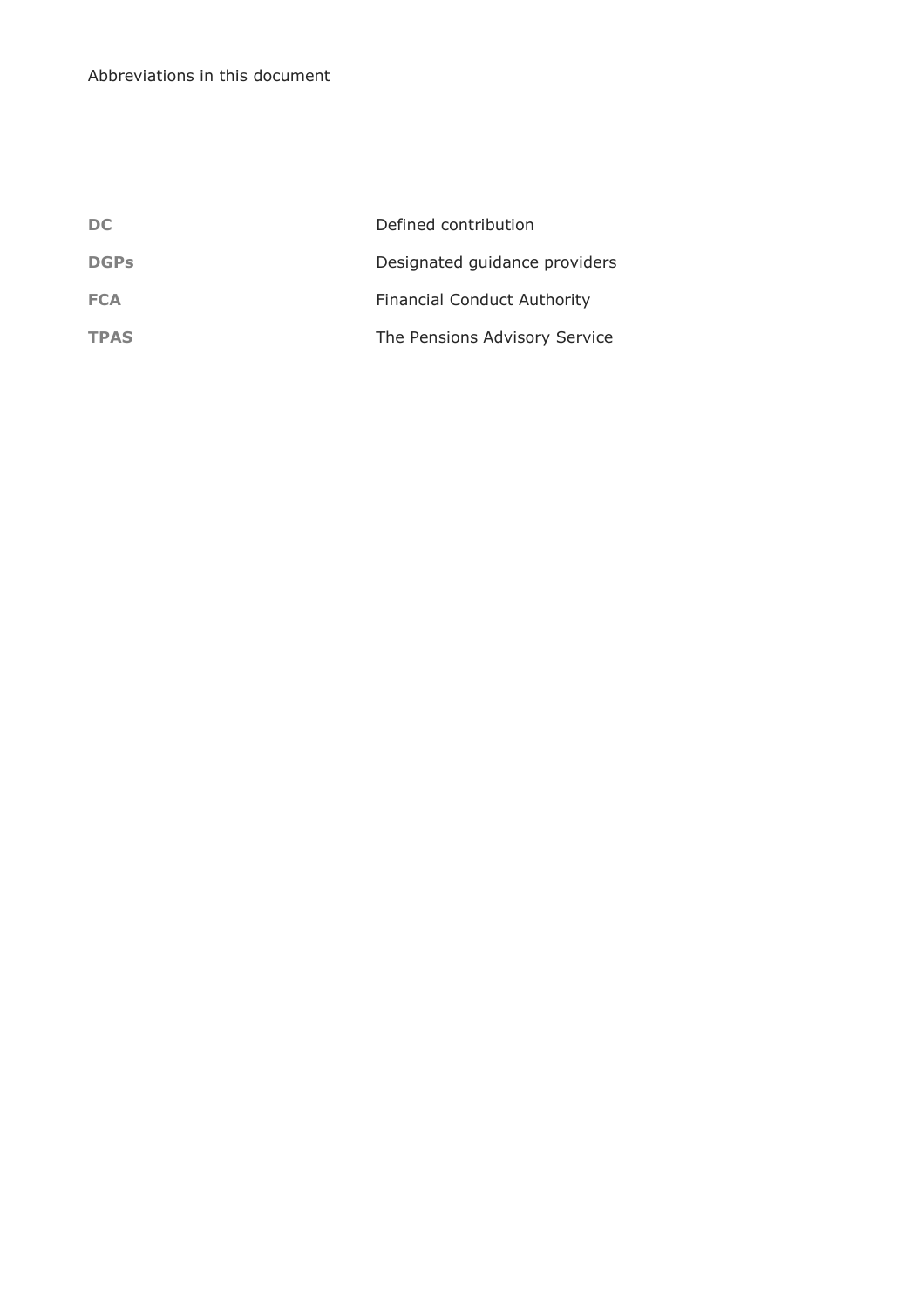# <span id="page-4-0"></span>**1 Overview**

## **Introduction**

- 1.1 In the 2014 Budget the Government announced reforms to retirement options including a proposal that all consumers with Defined Contribution (DC) pensions should be entitled to access free impartial guidance at retirement about their options when accessing their pension savings– the 'Guidance Guarantee'. This has recently been launched under the brand Pension Wise and will take effect from 6 April 2015.
- 1.2 In November, we (the FCA) published near final rules<sup>1</sup> requiring firms to direct consumers to the new service and to set standards for the Treasury's designated guidance providers<sup>2</sup> to meet in delivering Pension Wise. The Department for Work and Pensions (DWP) has introduced similar requirements for trust-based pension schemes.
- 1.3 In addition following a Dear CEO letter in February we are making rules to require firms to give appropriate personalised retirement risk warnings to consumers seeking to access their pension savings.
- 1.4 We are also required to monitor the designated guidance providers' compliance with these standards and to make recommendations to the designated guidance providers and the Treasury, where necessary, when providers have breached our standards. In the Policy Statement in November we outlined our proposed approach to monitoring and said we would consult on a policy on recommendations.
- 1.5 The Treasury is responsible for the overall design of the guidance service, and will lead on the digital element of delivering it, but will not be a designated guidance provider (and so not formally subject to the standards).
- 1.6 We published our near final standards in PS 14/17. The Pensions Bill also requires us to publish a cost benefit analysis. We didn't publish the cost benefit analysis at the time of the publication of the near final standards as we were keen to ensure that the cost benefit analysis reflected the final development of the guidance service itself. We are now publishing the cost benefit analysis. We are happy to receive comment but are not consulting on this cost benefit analysis. Annex A contains our compatibility statement outlining our reasons for concluding that the standards we have set for designated guidance providers are compatible with certain requirements under FSMA.

## **Who does this affect?**

- 1.7 This cost benefit analysis will be relevant to all those with an interest in the pensions and retirement space, including:
	- Providers of pensions and retirement products.
	- Designated guidance providers.

 $\overline{a}$ [www.fca.org.uk/your-fca/documents/policy-statements/ps14-17](http://recmgmt.is.fsa.gov.uk/livelink/livelink/30948855/www.fca.org.uk/your-fca/documents/policy-statements/ps14-17)

<sup>&</sup>lt;sup>2</sup> Designated guidance providers are delivery partners appointed by the Treasury to give pensions guidance. At commencement there will be 4 designated guidance providers appointed by the Treasury being the Pensions Advisory Service (TPAS) which will provide a telephone service and the three Citizens Advice Bureaus of England and Wales, Scotland and Northern Ireland which will provide a face to face service.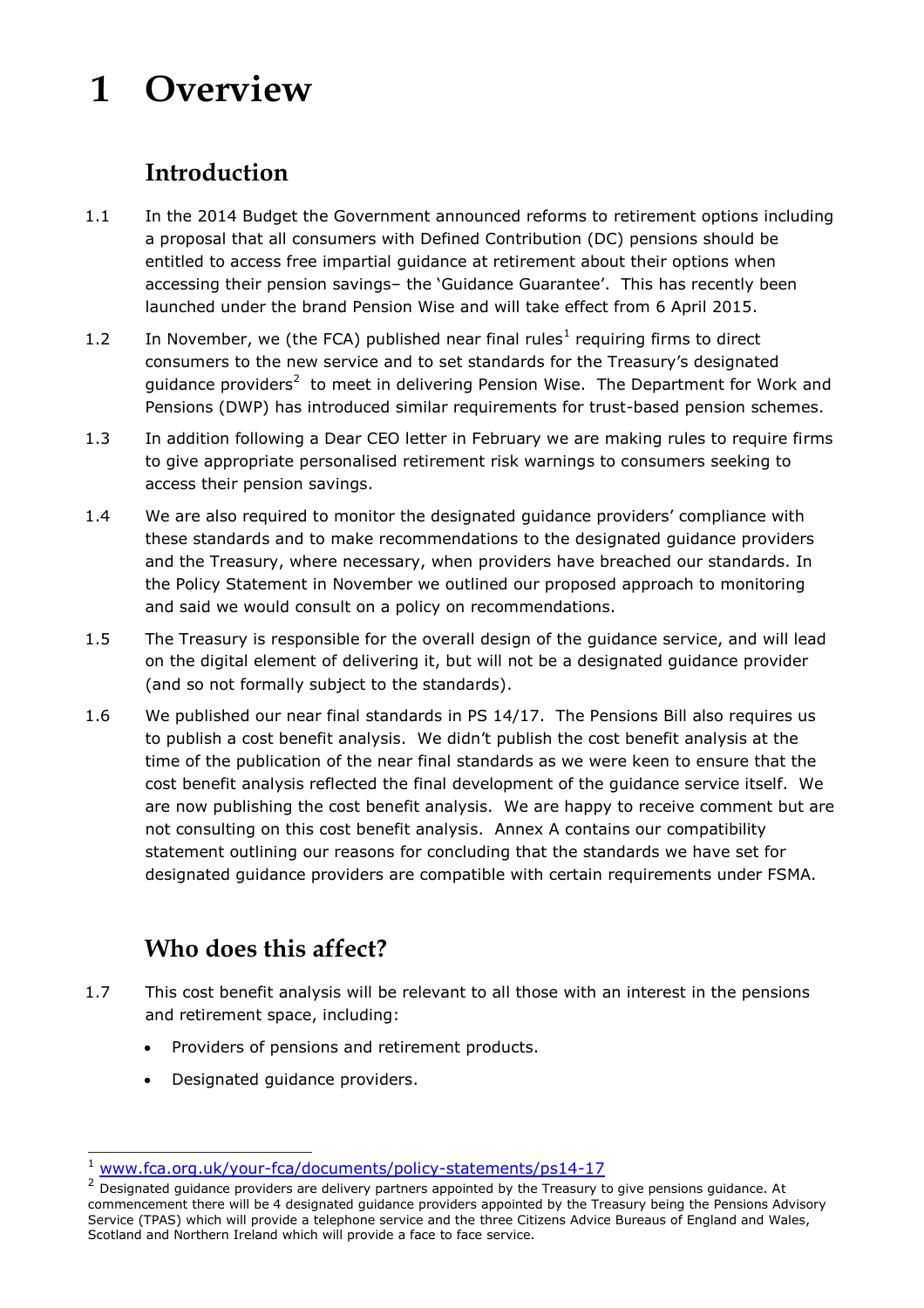- Trustees of Defined Contribution (DC) pension schemes (and schemes with a DC element).
- Employer sponsors of DC schemes (and schemes with a DC element).
- Providers of other financial services products that play a role in consumers' retirement planning.
- Those providing advice and information in this area already.
- Distributors of financial products, in particular retirement income products.
- Trade bodies representing financial services firms.
- Consumer representative bodies.
- Charities and other organisations with a particular interest in retirement and/or financial services more generally.
- Individual consumers.

## **Is this of interest to consumers?**

1.8 The standards and rules will affect all consumers who have DC pension funds, and those who will have these pensions in the future. They will play a key role in determining the way in which consumers interact with the pensions and retirement markets in future.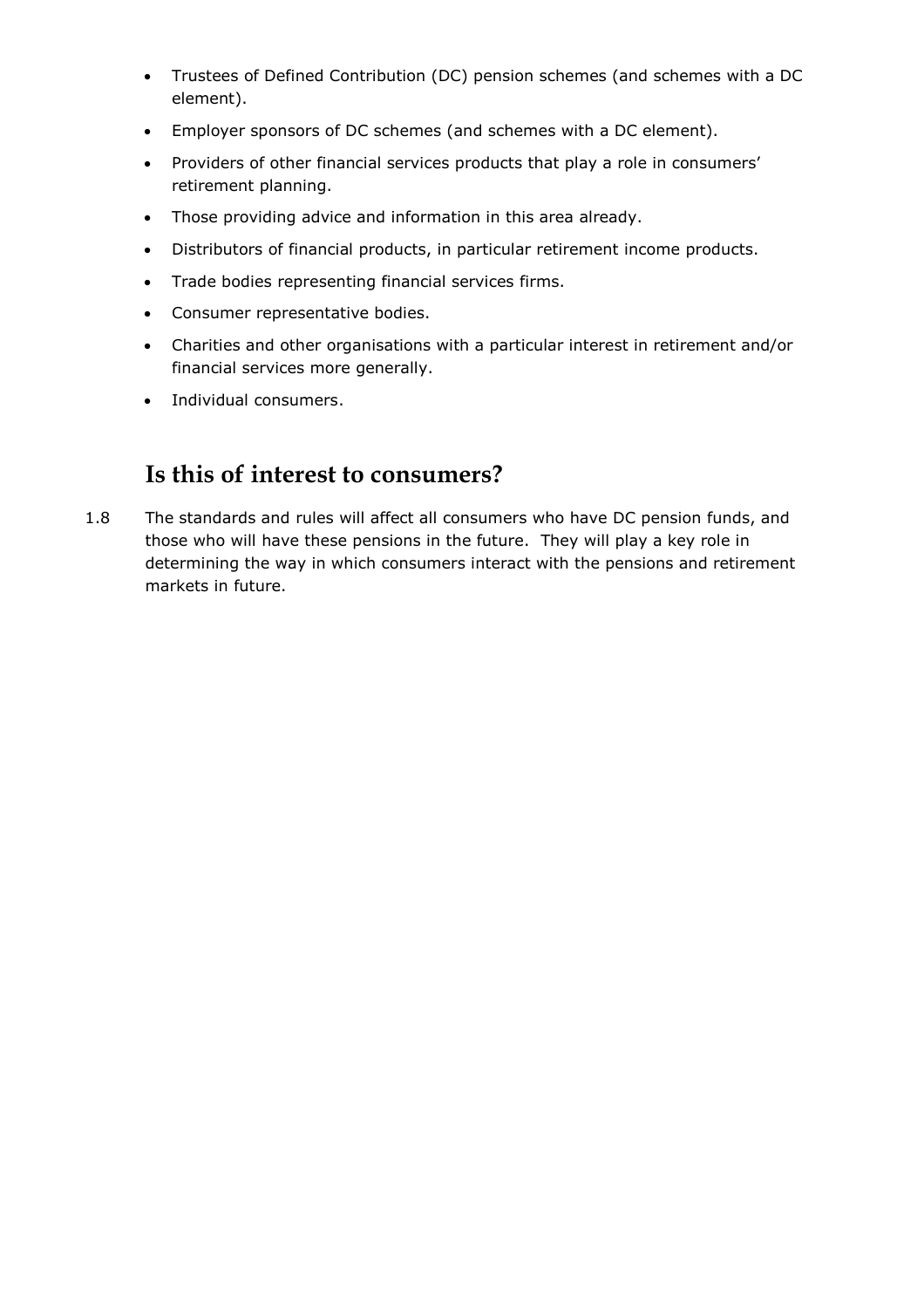# <span id="page-6-0"></span>**2 Market failure analysis**

- 2.1 Given the complexities associated with the new pension flexibilities, the guidance service was established to provide consumers with a free service to give them the tools to help them to make an informed choice about what to do with their pension saving at retirement.<sup>3</sup> The objective of the FCA's standards is to set an appropriate level of quality to which the guidance service should adhere, and ensure that this level is maintained. Poor quality guidance could also result in poor consumer outcomes.<sup>4</sup>
- 2.2 There are a number of reasons why in the absence of high quality guidance consumers may make poor decisions and suffer negative outcomes. In this section we discuss these negative outcomes, their implications for what good quality guidance should look like, and identify potential market failures that may undermine the quality of the guidance service.<sup>5</sup>

### **Negative outcomes from poor quality guidance**

- 2.3 There are a number of potential negative outcomes associated with the options for accessing pensions if consumers make wrong decisions. We have highlighted those which we believe are the most significant. $^6$  Consumers might:
	- cash in the whole pot/smaller lump sums over time and run out of money during retirement
	- buy an income drawdown product and run out of money unexpectedly or have uncertain and fluctuating income
	- delay drawing benefits and have uncertain and fluctuating income and incur unexpected losses
	- buy an annuity and choose the incorrect product/rate
- 2.4 Cashing in the whole pot/smaller lump sums may lead to consumers running out of money unexpectedly if, for example:
	- they underestimate their longevity or health care needs and do not invest or adjust spending accordingly
	- tax implications reduce their expected pot

 $\overline{a}$ 

- having released the money they make poor investment decisions such as placing their funds in scams
- by increasing their assessable income they reduce their access to means tested benefits.
- 2.5 Equally they may suffer if their remaining pension pot reduces unexpectedly in value, or they are unable to continue to pay into their pot at the rate they expected to. Additionally, consumers may incur unexpected charges from their providers. Finally, consumers making this wrong choice could lose simply out on better options, such as:

<sup>&</sup>lt;sup>3</sup> The ultimate choices are up to the consumer and the objective of the guidance service is not to steer consumers to particular options, but rather ensure that they make their decision based on the correct information relevant to their circumstances.

<sup>4</sup> We define a negative outcome of poor guidance as a consumer choosing an option that does not yield the expected value because the decision was made in the absence of good information at the time.

<sup>5</sup> At the time of this analysis, a market for guidance does not yet exist, and therefore our analysis considers *potential*  market failures.

 $6$  As set out previously, whether or not an option is the best for the consumer will depend on the consumers' circumstances and preferences, which we cannot judge.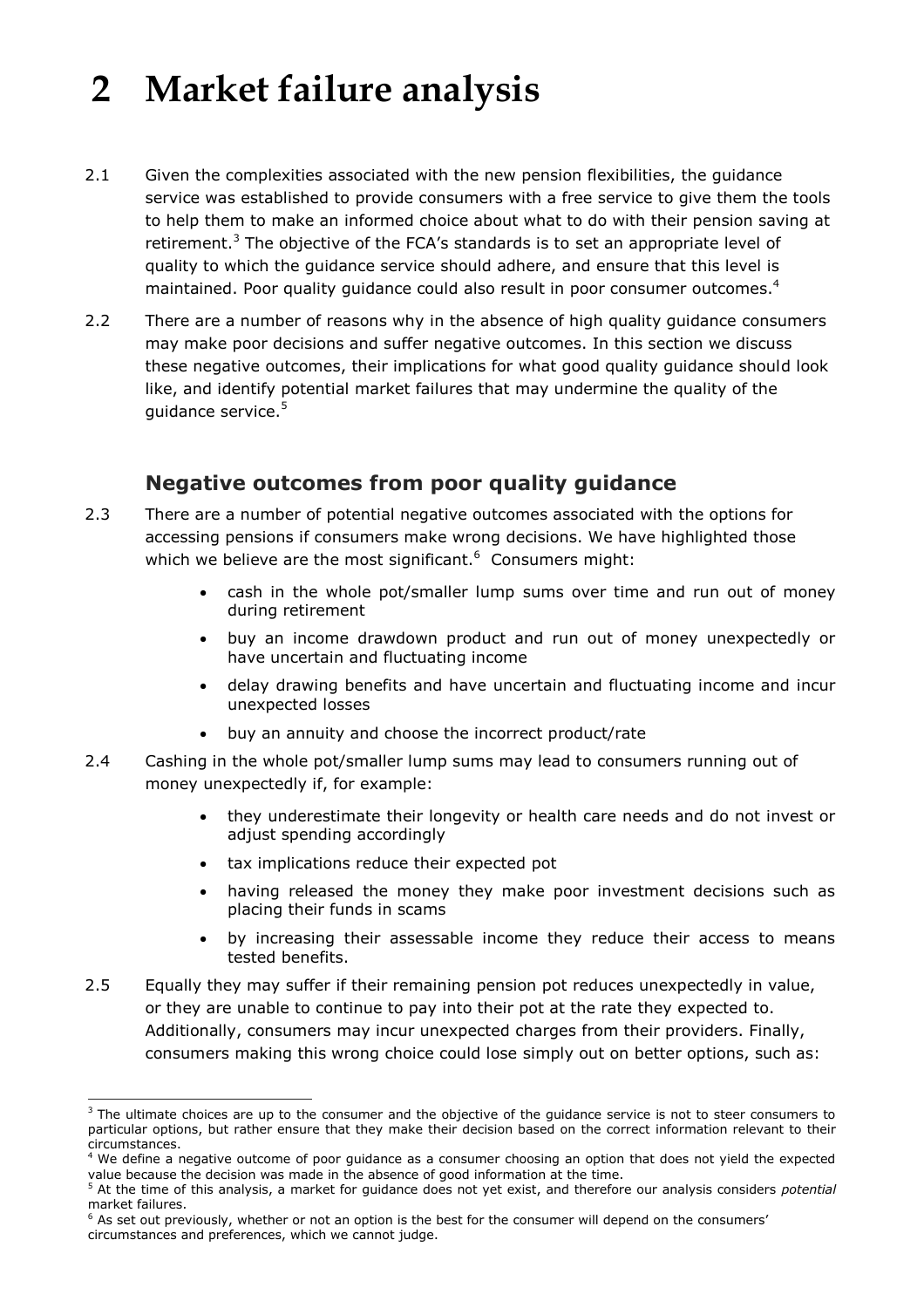- delaying withdrawing if they expect to be on a lower tax band in the future
- benefiting from future fund growth potential
- benefiting from tax benefits upon death
- buying an annuity if they prefer secured income.<sup>7</sup>
- 2.6 If an individual chooses to buy an income drawdown product they may run out of money unexpectedly or have uncertain and fluctuating income. As with the options above, consumers may fail to consider all the factors that could affect their reliance on and source of income and buy a drawdown product that does not cover their needs. Consumers may underestimate the need for ongoing engagement<sup>8</sup> with income drawdown and so:
	- make poor investment decisions
	- suffer from unexpected fluctuating income
	- be forced to pay for financial advice that they did not anticipate
	- e get poor value for money if they fail to shop around for drawdown products.
- 2.7 Alternatively, consumers may choose to delay drawing benefits and have uncertain and fluctuating income and incur unexpected losses. Consumers may not understand that this option is not merely a continuation of a status quo, but may incur penalties or losses. Deferring may:
	- affect the ability to continue to pay into the pension
	- have implications for the fund in which the money is held (the levels of risk and return may no longer be appropriate or the provider could switch funds)
	- incur charges from the provider
	- lose guarantees.

 $\overline{a}$ 

- 2.8 Buy an annuity and choose the incorrect product/rate. Negative outcomes could arise if consumers are not aware of all the factors that determine their annuity rates. They could
	- lose out on higher rates from an enhanced annuity if they are unaware they qualify
	- not get the best structure of payments
	- suffer unexpected tax implications
	- get poor value for money if they if they fail to shop around for annuities.
- 2.9 The likelihood of consumers making wrong decisions about their pension pots and suffering any of the above negative outcomes is influenced by many different factors, including information asymmetries facing consumers and biases that affect their decision-making.

### **Negative outcomes: information asymmetries**

2.10 The options available to consumers on how they can access their pension pots are complex, and the outcomes of each option depend on a number of external considerations (such as tax implications) as well as consumers' individual

 $<sup>7</sup>$  The opportunity cost of forgoing better options applies in all cases where consumers make the wrong decision.</sup>

<sup>&</sup>lt;sup>8</sup> Income drawdown generally involves some ongoing involvement from the consumer, such as deciding where the pot is invested and whether the amount being drawn down and remaining will be enough to live on.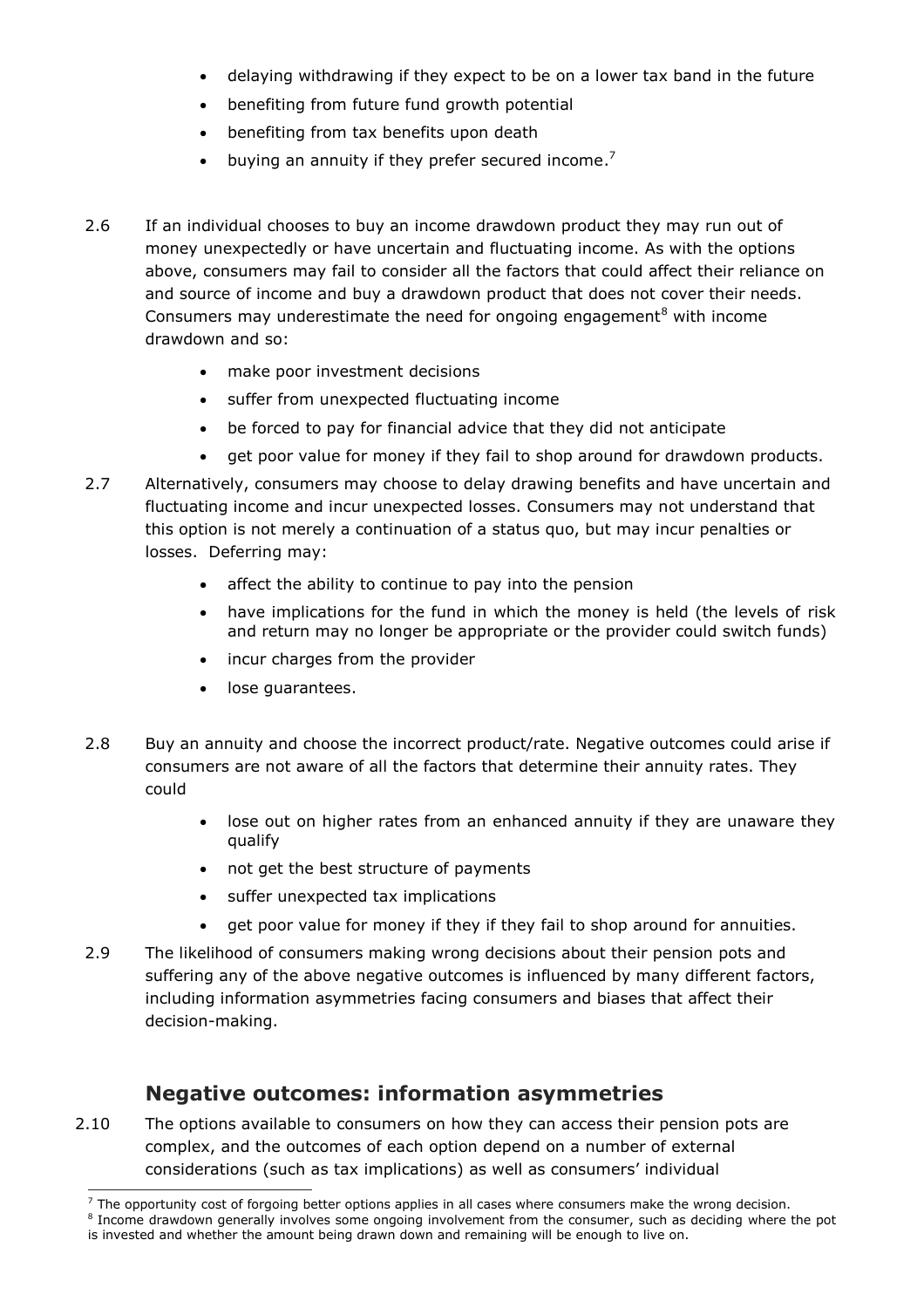circumstances. If consumers lack information about the options, or the skill to link this information to their own situations, they can make poor choices.

2.11 In addition, consumers may not be aware of their need for, or the availability of, other services such as regulated financial advice or debt advice that would help them make good decisions about their pension pots. $9$  They may also not be aware of the importance of shopping around for pension products and could lose out on associated benefits.<sup>10</sup>

### **Behavioural biases**

- 2.12 Behavioural insights show that consumers often simplify decisions, which could lead to errors. $11,12$  Consumers may overvalue the present over the future (present bias) and may place a greater value on the use of their pension pot now, or underestimate how much they will need to draw on in the future (including underestimating how long they will live, or being over-confident about their future health status).
- 2.13 In addition, when evaluating a product or future prospects, people's assessment can be influenced by 'loss aversion', whereby they can strongly prefer avoiding losses to acquiring gains. This may manifest as a preference for the status quo – staying with a known option in preference to choosing an unknown, even if a potentially more beneficial, one. Consumers facing complex decisions about their pension pot may leave their pension invested without further thought, or choose a de facto status quo like buying an annuity, which may not the best option for them.

## **The importance of good quality guidance**

- 2.14 The above discussion highlights the important role of guidance in mitigating behavioural biases associated with complex decisions it can also reduce information asymmetries by providing consumers with the necessary information to make good decisions.
- 2.15 Poor quality guidance which the FCA standards seek to prevent that is unclear or overwhelms the consumer with information will not be effective in reducing the complexity of the options and may not address decision-making biases (or indeed may exacerbate them).
- 2.16 In addition, if the content of the guidance session does not contain all the necessary information about the option, or if the guider lacks the professional skill to link this information to the consumer's situation, then information symmetries will not be adequately addressed. This includes highlighting the relevance of other services such as debt advice, and the importance of shopping around.
- 2.17 If the quality of the guidance is low (including both the content and the user experience), it could undermine the reputation of the service and reduce take-up by consumers, limiting the extent of the benefits of the service.

 $\overline{a}$ <sup>9</sup> For example, the implications for debt repayments of taking a lump sum from the pension.

<sup>&</sup>lt;sup>10</sup> There is evidence that consumers currently do not shop around for retirement products. The FCA's Thematic Review of Annuities (TR14/2 February 2014), for example, found that around 80% of consumers who purchase their annuity<br>from their existing provider could get a better deal on the open market. See from their existing provider could get a better deal on the open market. See <http://www.fca.org.uk/static/documents/thematic-reviews/tr14-02.pdf>

 $11$  This is particularly the case where decisions are complex, emotional, and undertaken infrequently with little opportunity for learning –all characteristic features of decisions about accessing pensions upon retirement.  $12$  Such insights are discussed in depth in: FCA (2013) 'Applying behavioural economics at the Financial Conduct Authority', Occasional Paper 1, [http://www.fca.org.uk/static/d](http://www.fca.org.uk/static/)ocuments/ occasional papers/ occasional-paper-1.pdf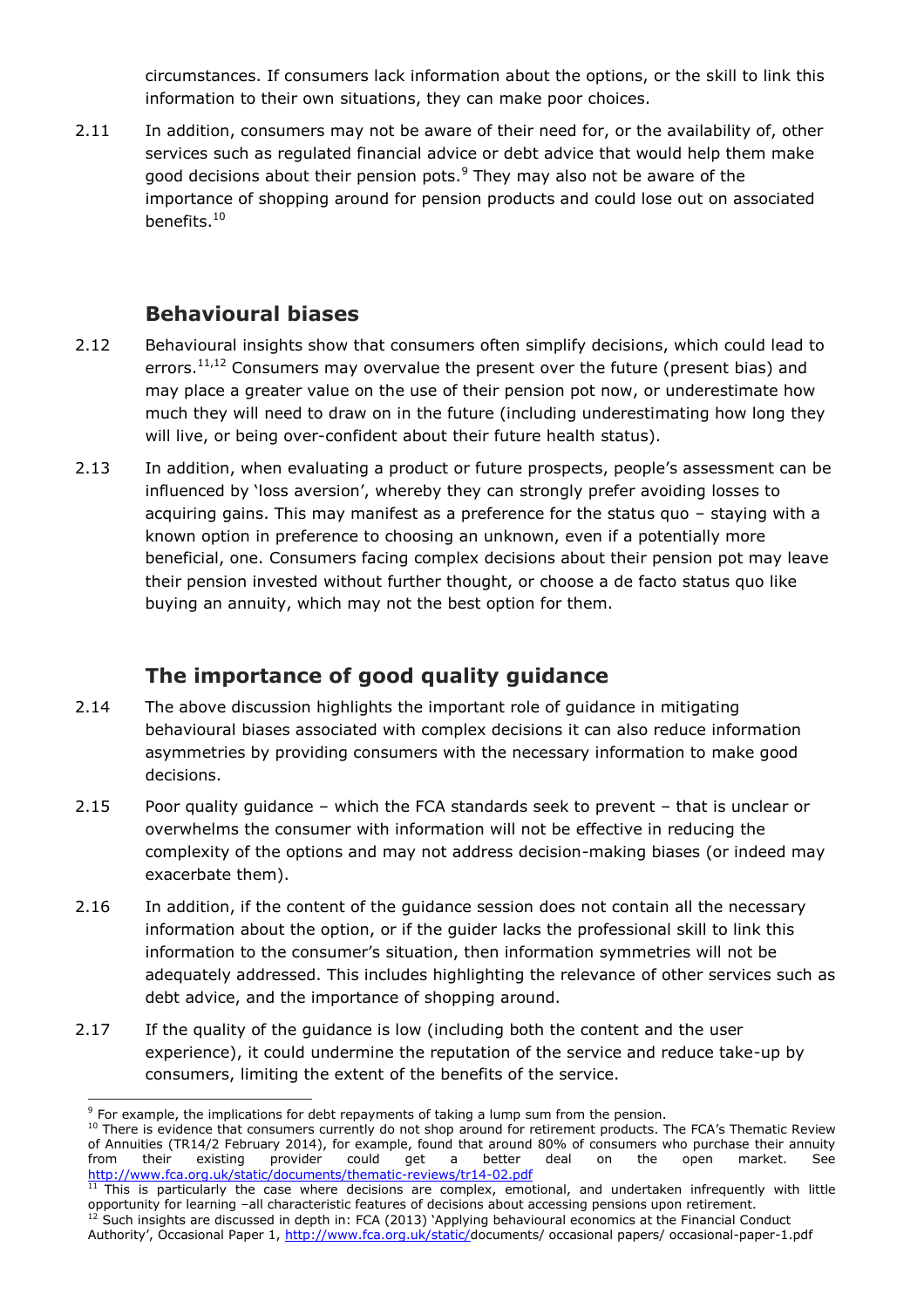### **Potential market failures leading to poor quality guidance**

2.18 There are a number of factors that present a risk, such that the quality of the guidance service may not be sufficient to address all the above issues. These are only potential failures, as the market is not yet in operation, but nevertheless they provide a rationale for the setting and monitoring of standards by the FCA.

#### **Potential market failures: information asymmetries**

- 2.19 There are likely to be information asymmetries between consumers and the DGPs, and consumers are unlikely to be good judges of the quality of the guidance. Guidance can be seen as a 'credence' good, with its quality difficult for customers to assess even after purchase. For example, outcomes from the guidance will only become apparent a long time after the event.<sup>13</sup> Furthermore, even if consumers were able to identify poor quality, they cannot discipline the providers by accessing an alternative service. This creates the need for an external body to provide quality assurance of the guidance service to protect consumers.
- 2.20 Further, the DGPs are currently independent organisations that together will need to provide a single guidance service. There is a risk that, in the absence of an external set of standards, the consistency of the quality and professionalism of the service may be compromised. There is also a possibility that the DGPs may underestimate the levels of cooperation and coordination required to deliver a consistent service across the delivery channels.

#### *Externalities arising from the interaction of the DGPs*

2.21 As the guidance service will be under a single brand, any failure on the part of one provider is likely to undermine the whole service. This in turn may damage the reputation of the service and its take-up among consumers.

### **Summary of the FCA's standards and monitoring approach**

- 2.22 The above discussion identifies a number of potential market failures that present a risk to the quality of the guidance service and provide a rationale for the setting and monitoring of standards. It also considers specific areas where poor quality guidance could lead to negative consumer outcomes, such as:
	- professional skill of guiders to link consumer circumstances to options
	- sufficient information about options in the content of the guidance session
	- establishing appropriate links to wider markets, e.g. access to other services and shopping around
	- overall clarity of guidance, including consistent delivery across providers and channels
	- user experience and service take-up.

 $\overline{a}$ 

2.23 The FCA's standards seek to maintain the quality of the guidance service and address all the above areas. The standards cover:

 $<sup>13</sup>$  Of course, some aspects of quality will be observable by consumers, such as practical details of the service, but</sup> others like the quality of the content of the guidance less so.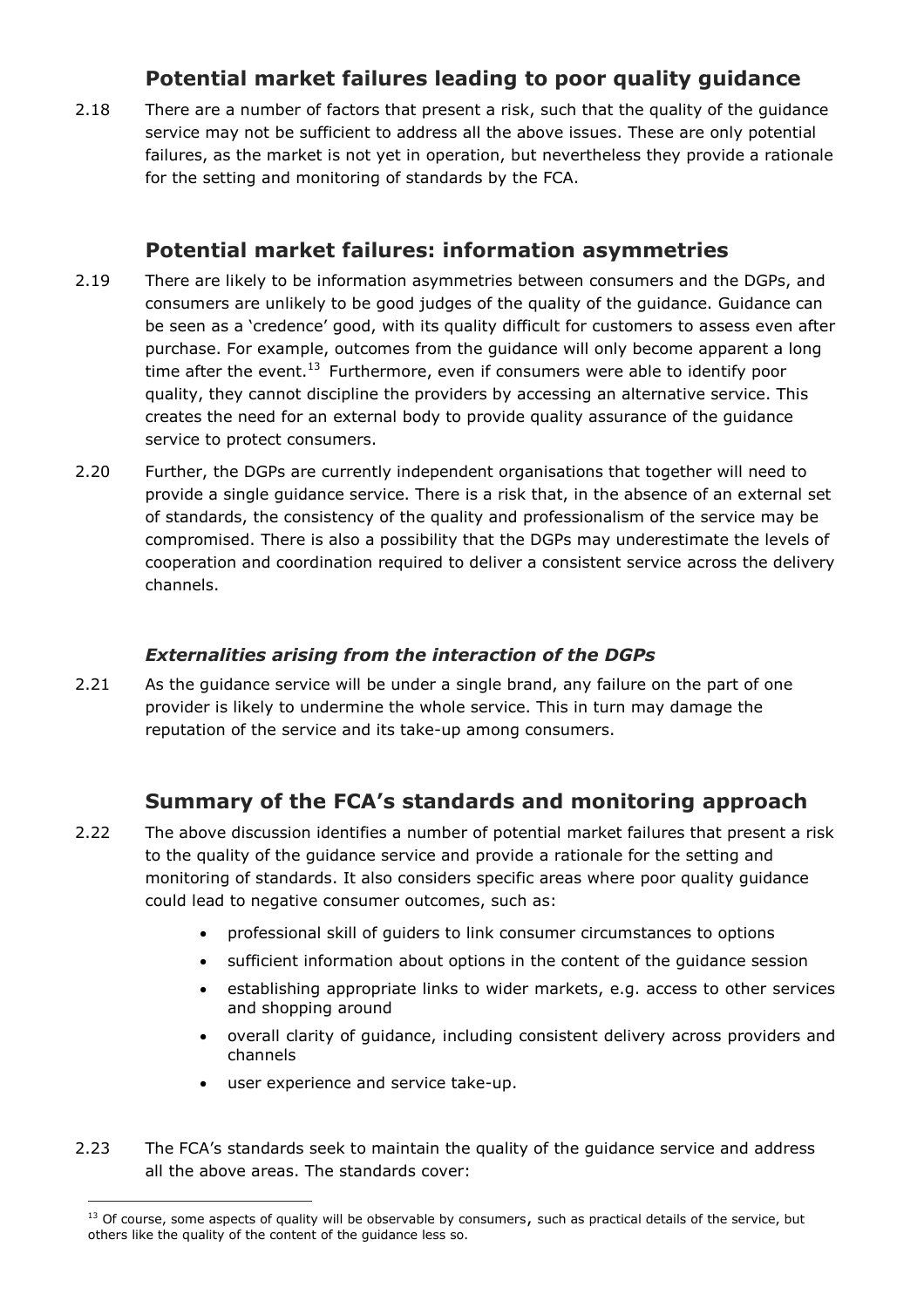- delivery of the guidance service
- professional standards
- communications
- systems and controls
- complaints management
- content of the guidance session
- next steps, including record of the session.
- 2.24 We expect our monitoring to ensure compliance with these standards to include the following activities with the DGPs:
	- annual self-assessment forms and gathering associated evidence
	- reporting of other data not included in the self-assessment
	- site visits / assessments
	- ongoing ad hoc interaction with the FCA.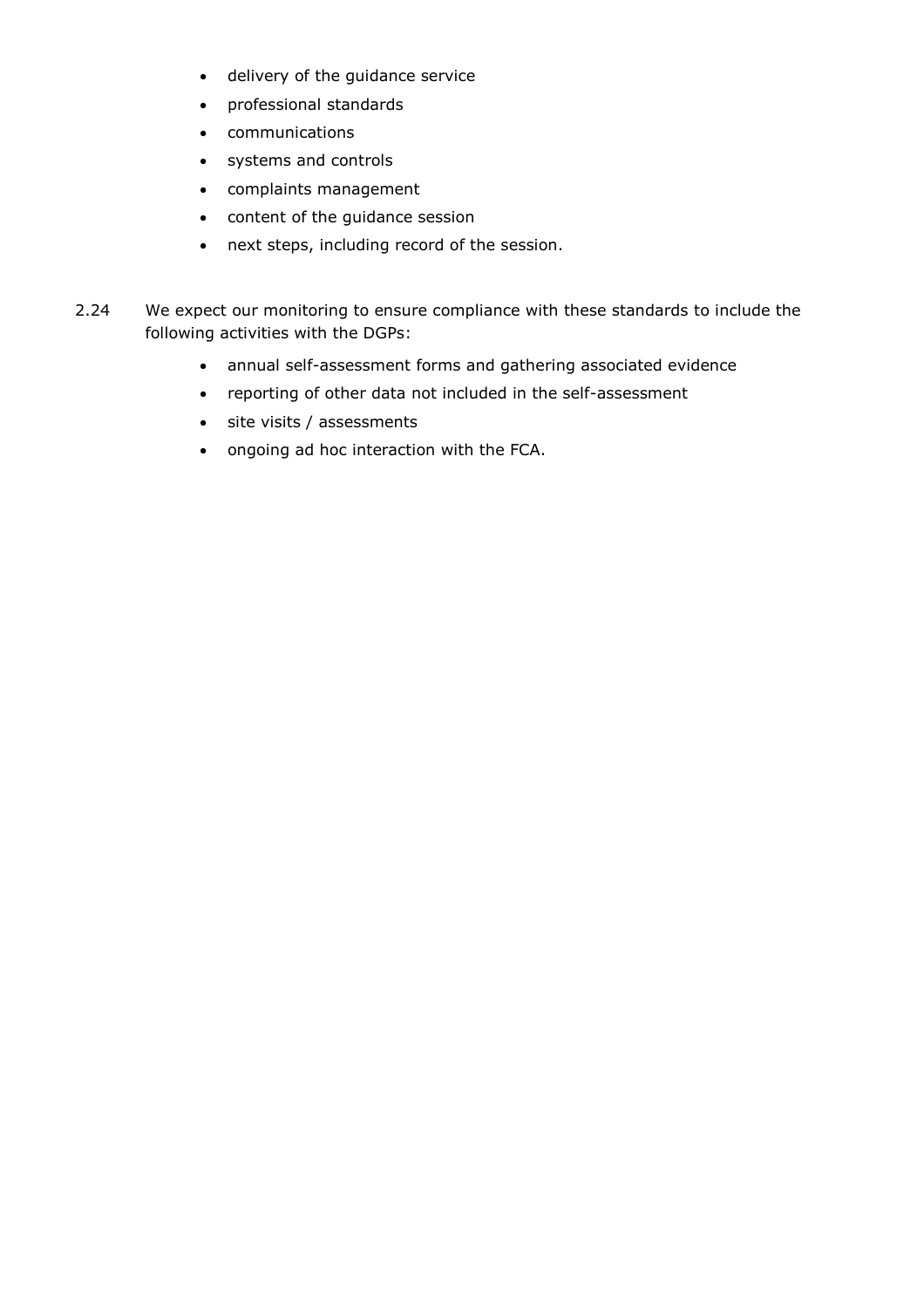# <span id="page-11-0"></span>**3 Approach to cost benefit analysis**

- 3.1 It is necessary to establish a baseline, or counterfactual, against which to assess the costs and benefits of an intervention to ensure that only those attributable to the intervention are considered. The relevant counterfactual here is the provision of the guidance service in the absence of the FCA's standards and monitoring.
- 3.2 Our analysis therefore seeks to consider the additional costs and benefits arising from DGPs' compliance with the standards over and above what they would have done otherwise in delivering the guidance service. Implicit in this are the additional costs and benefits stemming from the FCA's monitoring role.<sup>14</sup>
- 3.3 As the standards have been developed at the implementation stage of the guidance service, there is no clear picture of how the DGPs would have delivered the service in the absence of the standards. To address this, we have developed an 'additionality map' to identify the specific standards that are most likely to affect the DGPs' implementation and delivery of the guidance service. The incremental costs and benefits will stem from these additional elements.
- 3.4 Costs and benefits will also stem from the FCA's role in monitoring compliance with the standards (both with respect to those standards that are additional for the DGPs and those which they would have implemented anyway).
- 3.5 The diagram below summarises our approach to analysing the costs and benefits of the standards.

 $\overline{a}$ 

 $14$  The FCA's monitoring role is an inherent part of the standards and so we do not consider a situation in which we set standards but do not monitor DGPs' compliance.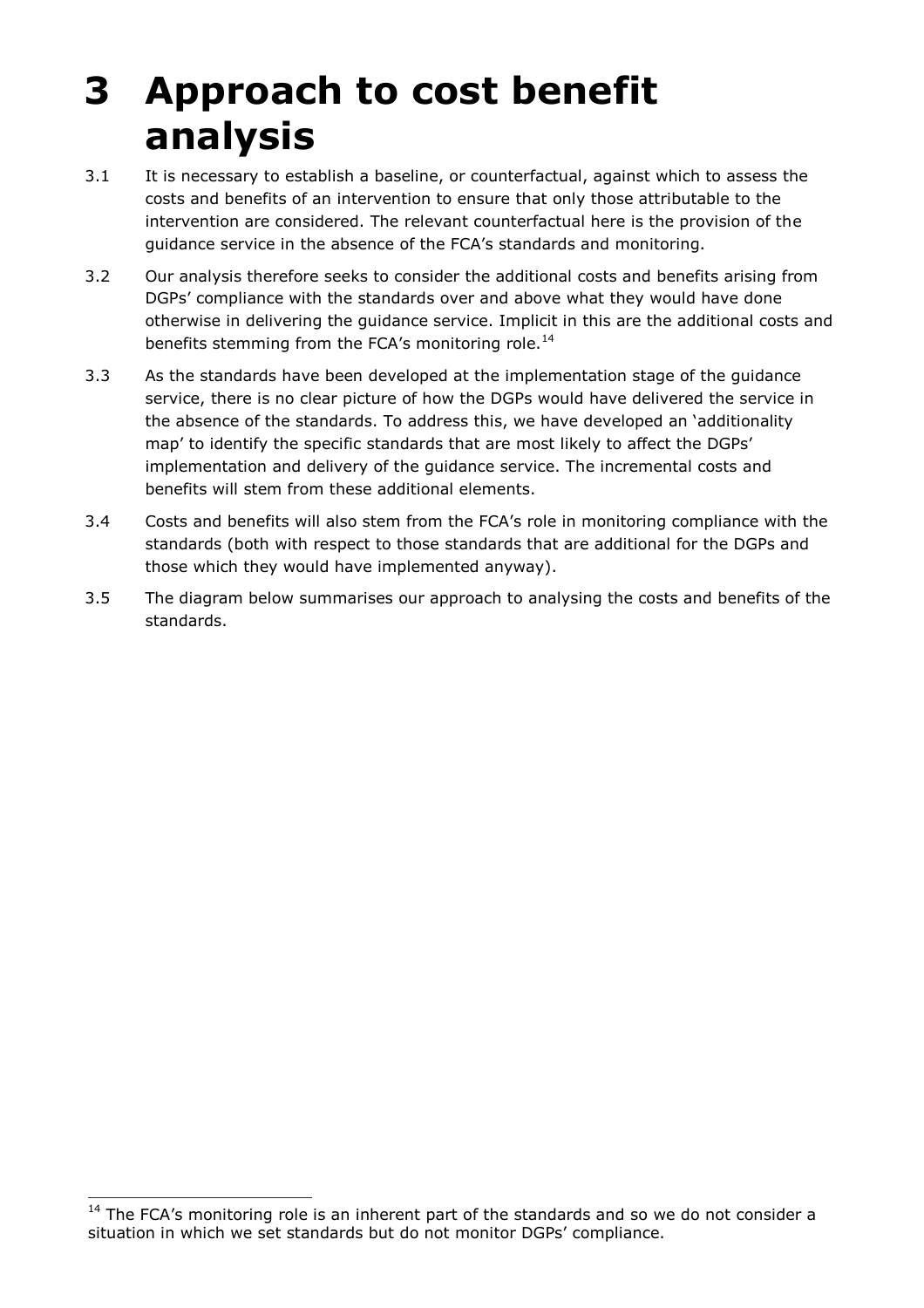



3.6 Our cost benefit analysis has been developed using input from the Treasury and some of the DGPs as well as wider information and our own modelling and analysis. As the implementation of the guidance service and the development of our monitoring process are still underway, this analysis is based on the information available to date.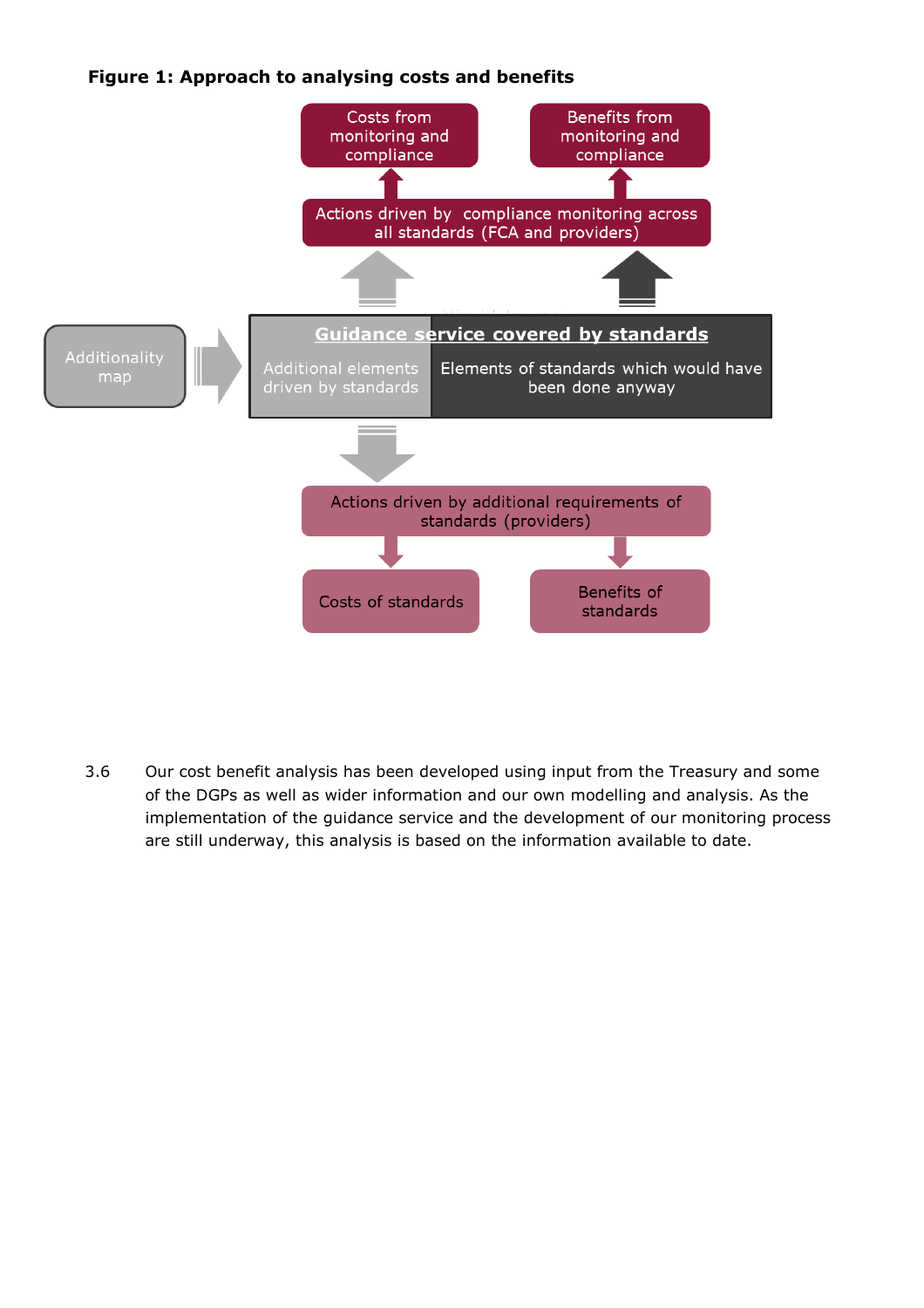# <span id="page-13-0"></span>**4 Analysis of benefits**

- 4.1 The incremental benefits of the standards for DGPs are expected to flow through the following transmission mechanisms:
	- additional elements of the standards lead DGPs to undertake actions they would not otherwise have done. The FCA's monitoring role ensures compliance with the whole set of standards
	- this leads to a better quality guidance service compared to a situation without the standards
	- consumers are less likely to make poor decisions about their pension pots, leading to improved consumer outcomes
	- adjacent to this, the increased quality of the service also encourages customer take-up, which extends the benefits of the guidance service to more consumers. Regulated financial firms (e.g. financial advisers) also benefit from greater take-up.
- 4.2 These transmission mechanisms are illustrated in the diagram below.



#### **Figure 2: Benefits transmission mechanisms**

- 4.3 The scale of the benefits will depend on the size of each link in this chain, that is the extent to which:
	- FCA's standards and monitoring role change the behaviour of DGBs
	- these behaviour changes improve the quality of the guidance service
	- a better quality guidance service improves consumers' ability to make good decisions about their pension pots, and leads to improved consumer outcomes
	- a better quality service encourages customer take-up.
- 4.4 It is not feasible to assess the potential size of every link in the chain. For example, to assess the extent to which good quality guidance would improve consumers' decision-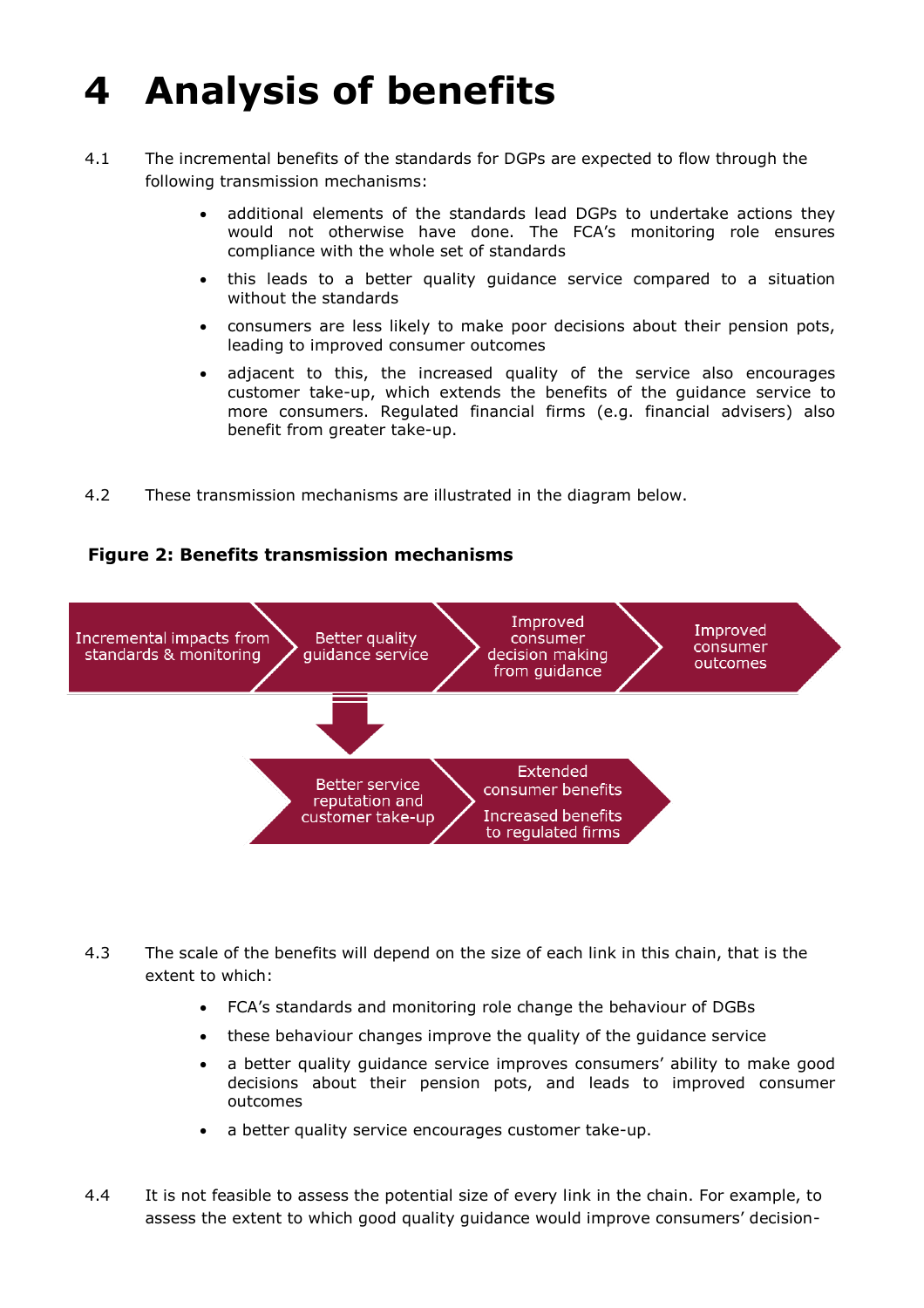making ability and lead to better consumer outcomes, we would need a view on how likely, and to what extent, consumers are to make poor decisions in the absence of good information, and what types of poor decisions concerning the use of their pension pots they are likely to make (i.e. what ultimate outcomes they would experience). As the market for guidance does not yet exist, a robust ex ante assessment of these potential failures is not feasible.<sup>15</sup>

- 4.5 Given these limitations, we do not consider it reasonably practicable to quantify the benefits arising from the standards.
- 4.6 However, we are able to form a judgement on the extent to which the standards and the FCA's monitoring role are likely to improve the quality of the guidance service over time, based on our additionality assessment and on the content of the standards (i.e. the first two links in the chain).

#### **Incremental benefits from specific standards**

- 4.7 As the guidance service has been developed largely concurrently with the development of the standards, identifying clear areas of additionality from the FCA's standards is not straightforward. It is likely that many areas of the service have been influenced by the standards; however, we focus on those elements that are clearly additional, as highlighted through our discussions with the Treasury and the providers, and our own assessment. Feedback from the DGPs to whom we spoke indicated that many areas covered by the standards were either already part of their current service, which they planned to extend to the guidance service (for example, quality assurance processes and complaints handling); or, related to processes they would expect to have implemented even without the standards, such as recruiting sufficiently skilled personnel.
- 4.8 The table below summarises the elements that were identified as additional, and the associated benefits. We include our assessment of the likely scale of the impact of each element; i.e. the extent to which the standard is likely to change or reinforce DGPs' behaviour.

 $\overline{a}$ 

<sup>15</sup> We cannot make *ex ante* assumptions about consumers' preferences and what pension options would be of more value for which consumers. An *ex post* assessment could, for example, collect information on consumers' satisfaction with their decisions regarding their pension pots and use this to estimate the level of harm in the guidance market.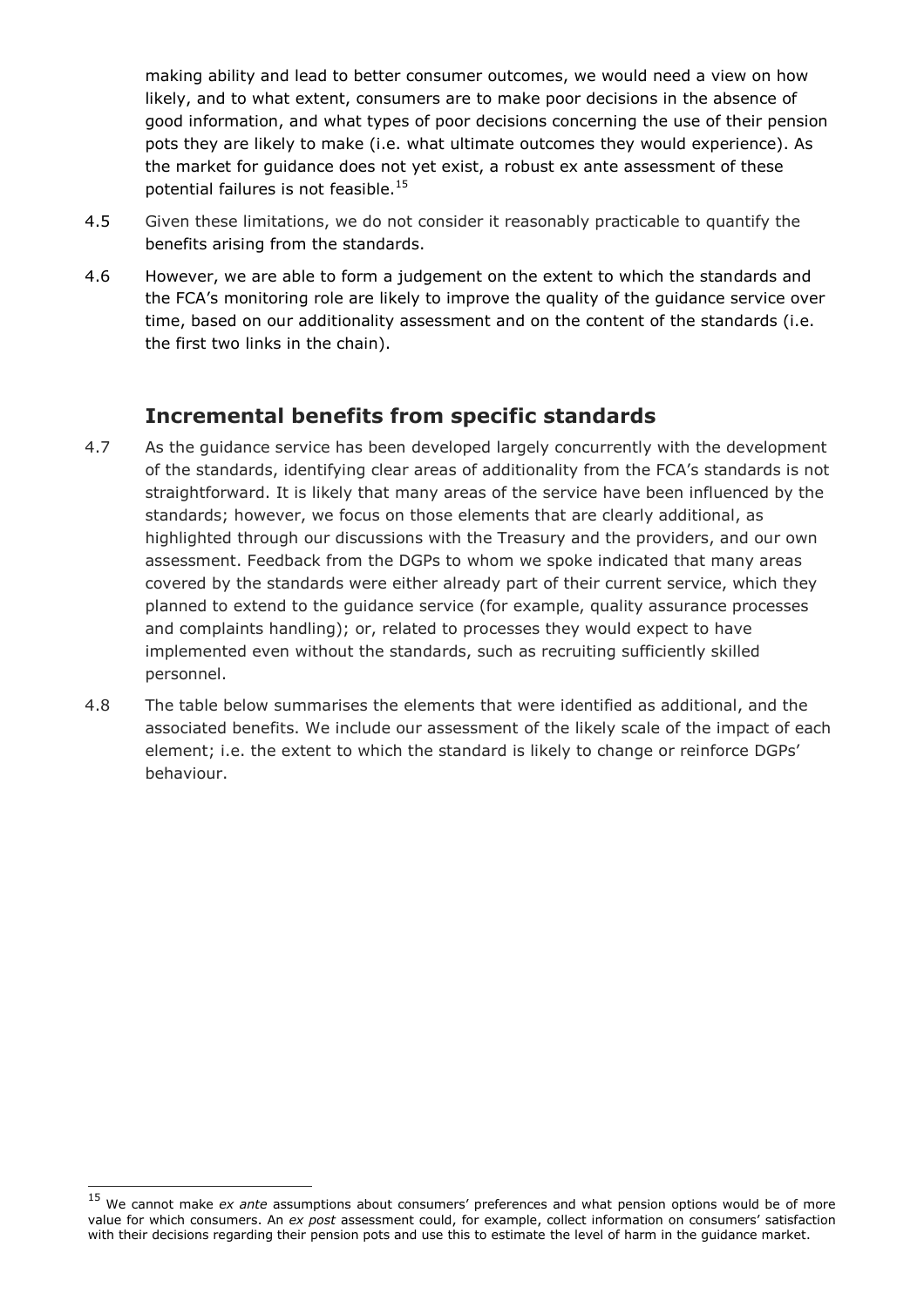### <span id="page-15-0"></span>**Table 1: Impact of additional elements of FCA standards**

| <b>Elements of the</b><br>standards (standard<br>no.)                                                                                                                                     | <b>Likely scale of</b><br>additional<br>impact | <b>Assessment</b>                                                                                                                                                                                                                                                                                                                                                                                                                                                                                                                  |
|-------------------------------------------------------------------------------------------------------------------------------------------------------------------------------------------|------------------------------------------------|------------------------------------------------------------------------------------------------------------------------------------------------------------------------------------------------------------------------------------------------------------------------------------------------------------------------------------------------------------------------------------------------------------------------------------------------------------------------------------------------------------------------------------|
| Sufficiently skilled<br>guiders (10, 11)                                                                                                                                                  | Medium-high                                    | These standards are likely to lead to significantly<br>greater emphasis on the recruitment<br>and<br>training of individuals with the skills required to<br>link<br>specific aspects of an<br>individual's<br>circumstances to the options they have in<br>retirement. This is likely to increase the value to<br>the individual of the guidance service.                                                                                                                                                                          |
| Cooperation between<br>providers to deliver<br>service in accordance<br>with standards (2), and<br>consistent delivery of<br>service across<br>channels, including<br>content (3, 19, 20) | Medium-high                                    | These standards are likely to require significantly<br>coordination<br>between<br>than<br>providers<br>more<br>anticipated on a number of levels<br>(e.g.<br>operational, planning, content, and any ongoing<br>changes). DGPs would have coordinated to some<br>extent anyway, but the standards elevate this<br>from a 'nice to have' to a focused requirement.<br>Added benefit from coordination and consistent<br>service is particularly important considering the<br>large number of individual Citizens Advice<br>bureaux. |
| Content of the<br>guidance session (20)                                                                                                                                                   | Medium-high                                    | The FCA's standards have been instrumental in<br>informing the content of the guidance session, in<br>particular the need for the guider to specifically<br>relate the information about the options to<br>consumers' circumstances. This will increase the<br>value and impact of the guidance.                                                                                                                                                                                                                                   |
| Service available in a<br>timely manner $(4)$                                                                                                                                             | Medium                                         | DGPs would have an incentive to provide a<br>timely service anyway, but this may be difficult<br>to achieve from the outset. The standard raises<br>the importance of this and will ensure focus is<br>maintained on this requirement as the service<br>develops.                                                                                                                                                                                                                                                                  |
| Systems, controls and<br>records to ensure and<br>demonstrate<br>compliance (14, 15)                                                                                                      | Medium                                         | DGPs already have quality assurance<br>and<br>controls. However, the standards' record-keeping<br>period is longer than anticipated by some<br>providers; this will provide the FCA with greater<br>scope to monitor the long-term performance of<br>the providers. The format of records and reports<br>is likely to entail tailoring to facilitate the FCA's<br>monitoring, and some additional compliance<br>oversight by DGPs will be needed to ensure<br>compliance with standards.                                           |
| What the providers<br>cannot do (9)                                                                                                                                                       | Low                                            | emphasises<br>boundaries<br>The<br>standard<br>the<br>between guidance and advice and maintains the<br>impartiality of the service. Already part of<br>providers' considerations, but the more rigorous                                                                                                                                                                                                                                                                                                                            |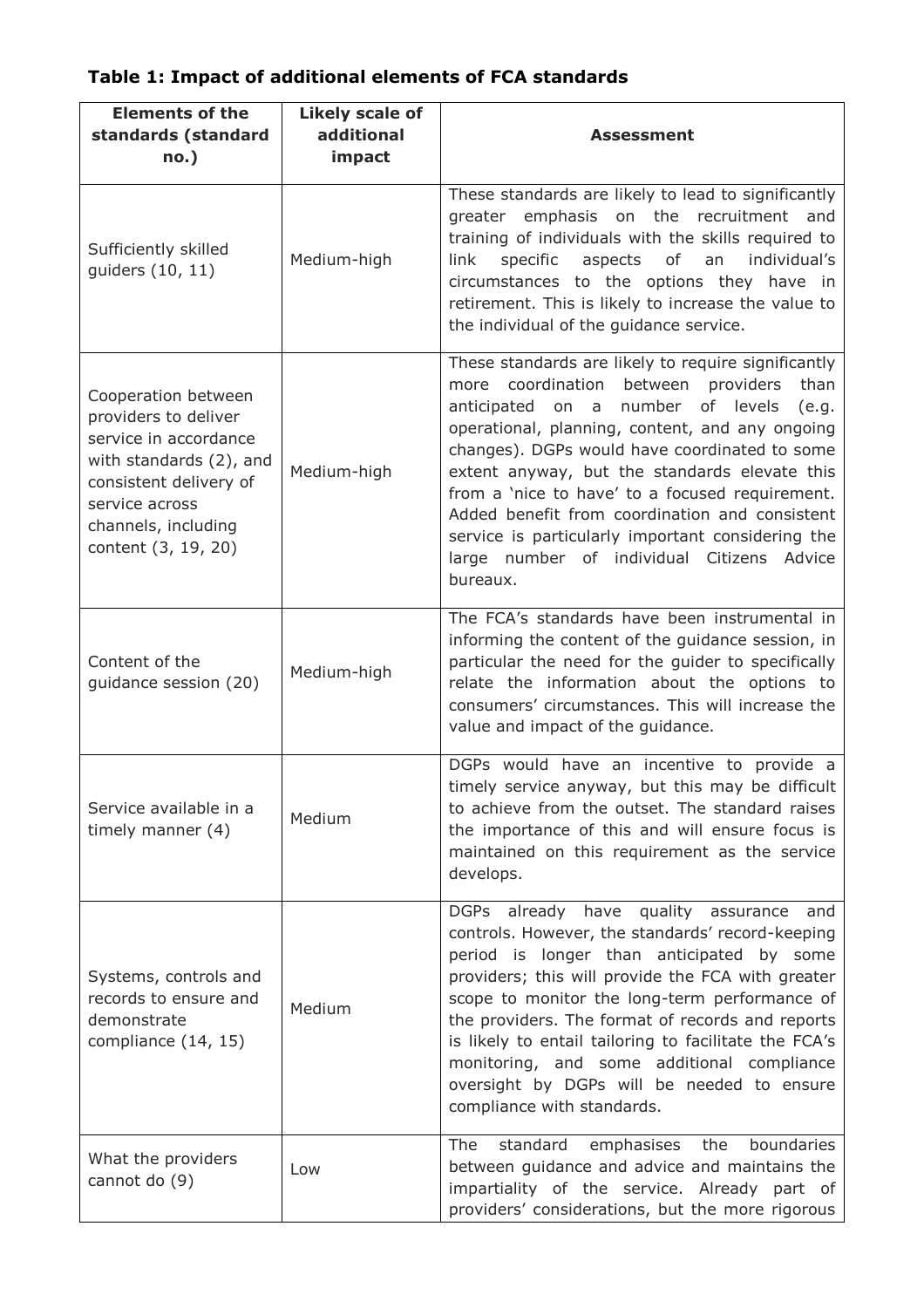|                                                                      |     | definition in the standards will increase their<br>focus on this.                                                                                      |  |  |
|----------------------------------------------------------------------|-----|--------------------------------------------------------------------------------------------------------------------------------------------------------|--|--|
| Access to complaints<br>management and<br>record keeping (16,<br>18) | Low | Providers would have complaints systems<br>regardless, but the format of the system will<br>need to be tailored to facilitate reporting to the<br>FCA. |  |  |

### **Incremental benefits from the FCA's compliance monitoring**

4.9 The market failure analysis highlights the key elements of a guidance service necessary for good consumer outcomes. Table 2 shows how the FCA's standards uphold these areas.

#### **Table 2: Elements of good quality guidance and corresponding FCA standards**

| quality<br>for a<br>good<br>Areas necessary<br>guidance service                | <b>Corresponding FCA standards</b>                                                                                                                                                                                                   |  |  |
|--------------------------------------------------------------------------------|--------------------------------------------------------------------------------------------------------------------------------------------------------------------------------------------------------------------------------------|--|--|
| Professional skill of guiders to link consumer<br>circumstances to options     | Sufficiently skilled guiders (10, 11)                                                                                                                                                                                                |  |  |
| Sufficient information about options in the<br>content of the guidance session | Appropriate content of guidance sessions,<br>developed by sufficiently skilled personnel<br>(10, 11, 12, 20, 21)<br>Particularly important considerations<br>consumers should be aware of (21)                                       |  |  |
| Establishing appropriate links to wider<br>markets                             | References to other good quality services /<br>organisations (8, 21, 22) Emphasis<br>on.<br>shopping around (21)<br>Respect boundary with other services and<br>retain impartiality (7, 9)                                           |  |  |
| Clarity of the guidance, and consistent<br>delivery of quality.                | Consistent delivery of a free service across<br>delivery channels and providers (1, 2, 3 and<br>19)<br>Clear and fair information communication (13)<br>Delivery of a good quality service with care<br>and diligence (5, 6, 10, 22) |  |  |
| User experience and service take-up                                            | Timely provision of the service (4)<br>Appropriate complaints management (16 and<br>17) and appropriate systems and controls (14<br>and $15)$<br>Record of the guidance session for effective<br>follow-up by customer (23, 24)      |  |  |

- 4.10 The FCA's role in monitoring and ensuring DGPs' compliance with these standards as a whole (and not just those with additional implications) will uphold the overall quality of the service and ensure that the service meets the objectives for which it was created. This will bring about incremental benefits if it increases the likelihood that the DGPs will comply with the standards compared to a situation with no standards or monitoring. There are a number of reasons why we consider this incremental benefit likely.
- 4.11 The DGPs' accountability to the FCA is likely to increase their incentives to comply with the standards. As consumer-focused organisations, the DGPs should already have strong incentives to comply and provide a good-quality service. However,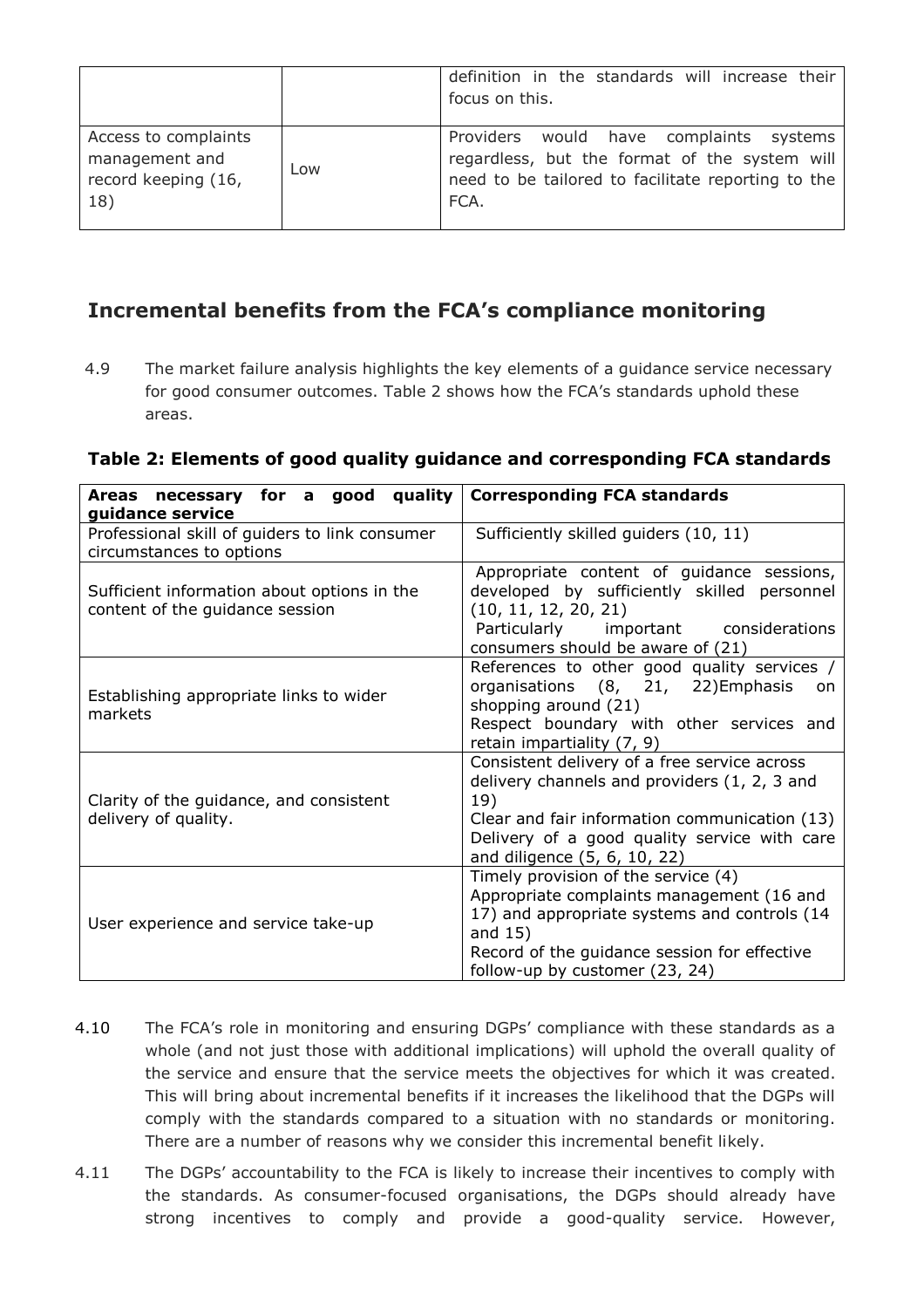'unintentional' failure to comply may still occur (i.e. where necessary processes are not all in place to ensure compliance, even though at a high level the organisation wishes to be compliant). Being held accountable to the FCA as a formal oversight body is likely to focus the providers' efforts on compliance and may encourage them to examine their services with a greater degree of scrutiny than before.

- 4.12 The role of the FCA may also act as a deterrent to non-compliance. In the event of noncompliance, we will be able to make recommendations to the providers and to the Treasury.<sup>16</sup> This should deter non-compliance, although the FCA's enforcement powers in this context are not as extensive as those it has over other supervised firms.
- 4.13 We will be able to identify and address issues with the service before they become problems. This will be achieved through proactive monitoring and interaction with the providers (for example, gathering and analysing data on a continual basis, and annual assessments), combined with a clear idea of the desired outcomes of the service.<sup>17</sup> As an external body, we will have an advantage over individual providers in identifying issues that might affect the service as a whole.
- 4.14 The ability of the FCA to undertake event-driven research, and its in-house expertise, will also enable it to identify potential issues that may necessitate amendments to the service or to the monitoring approach over time. Inevitably the Pension Wise service will develop from its initial start. We will be able to set targets to address areas where we have concerns and monitor DGPs to ensure these are not neglected.
- 4.15 The oversight role of the FCA will increase in importance in the future if more providers are included in the delivery of the service that have not been involved in the initial setup. Having an external set of standards may also help providers to hold contractors to account and ensure consistent levels of quality across all involved in the delivery of the service.
- 4.16 The above assessment indicates that having the FCA set, and monitor compliance with, the standards will improve the extent to which DGPs maintain a good quality guidance service. The incremental benefit of our role is, however, likely to be moderate if as we expect they would've complied with most of the standards in any event. Table 3 below summarises our assessment of the extent to which our monitoring role is likely to increase DGPs' compliance with the standards over and above what would have occurred anyway.

 $\overline{a}$ 

 $16$  There is extensive literature about the deterrence effect of regulation, although usually applied in stronger contexts than this.

 $17$  The FCA's monitoring role is also enhanced by the specific standards around compliance and record-keeping.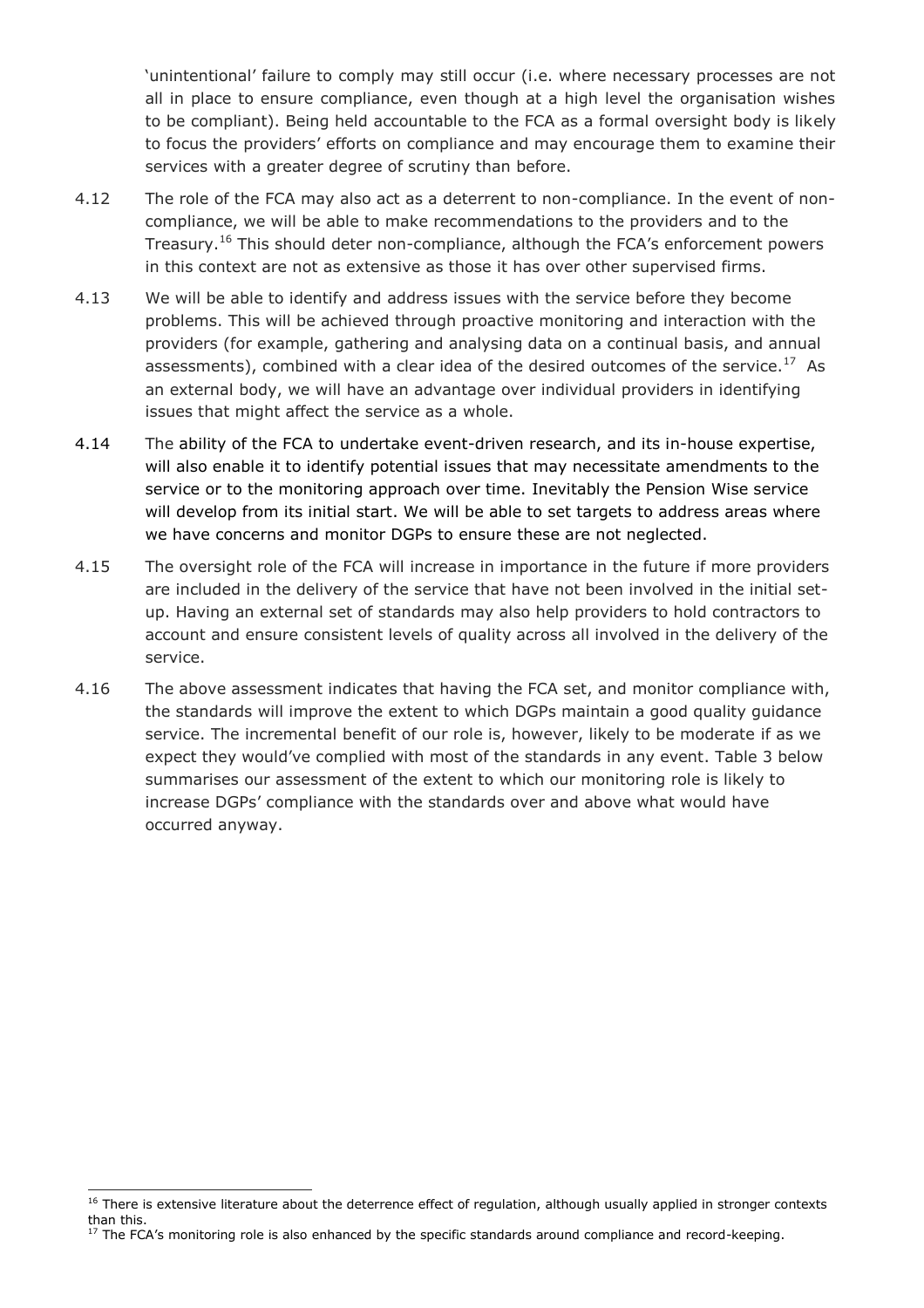#### **Table 3: Summary of the incremental impact of the FCA's role on DGPs' compliance**

| <b>Feature of FCA role</b>                                               | Likely incremental impact on<br>compliance |
|--------------------------------------------------------------------------|--------------------------------------------|
| Proactive monitoring against standards and<br>identification of problems | Medium                                     |
| Increased accountability to an external oversight<br>body                | Medium-low                                 |
| Deterrence effect                                                        | Low                                        |

### **Assessment of increased quality of guidance service**

4.17 We combine our assessments of the additional elements of the standards and the FCA's overall compliance monitoring role judge the extent to which these are likely to improve the overall quality of the guidance service compared to a situation without FCA standards. Table 4 presents this assessment.

#### <span id="page-18-0"></span>**Table 4: Incremental improvement in the quality of the guidance service arising from the FCA's standards**

| Areas necessary for a good                                                          |                              | <b>Added value from:</b> | <b>Incremental</b>                        |  |
|-------------------------------------------------------------------------------------|------------------------------|--------------------------|-------------------------------------------|--|
| quality service                                                                     | <b>Specific</b><br>standards | <b>Monitoring</b>        | improvements in<br>quality of the service |  |
| Professional skill of guiders                                                       | $\checkmark$                 | $\checkmark$             | Medium                                    |  |
| Sufficient information about<br>options in the content of the<br>guidance session   | $\checkmark$                 | $\checkmark$             | Medium                                    |  |
| Clarity of the guidance and<br>consistent delivery across<br>providers and channels | $\checkmark$                 | $\checkmark$             | Medium-low                                |  |
| User experience and service take-<br>up                                             | ✓                            | $\checkmark$             | Medium-low                                |  |
| Establishing appropriate links to<br>wider markets                                  | $\checkmark$                 | ✓                        | Low                                       |  |

Note: For *Specific Standards* score:  $\sqrt{ }$  = additional impact from Table 1 is 'medium' or above;  $\sqrt{ }$  = additional impact is less than medium. For *Monitoring* score,  $\sqrt{ }$  = particular risk identified in market failure analysis addressed by monitoring;  $\checkmark$  = general monitoring benefits.

### **Summary of benefits**

4.18 This analysis has identified a number of potential market failures that may undermine the quality of the guidance service provided by the DGPs. These include: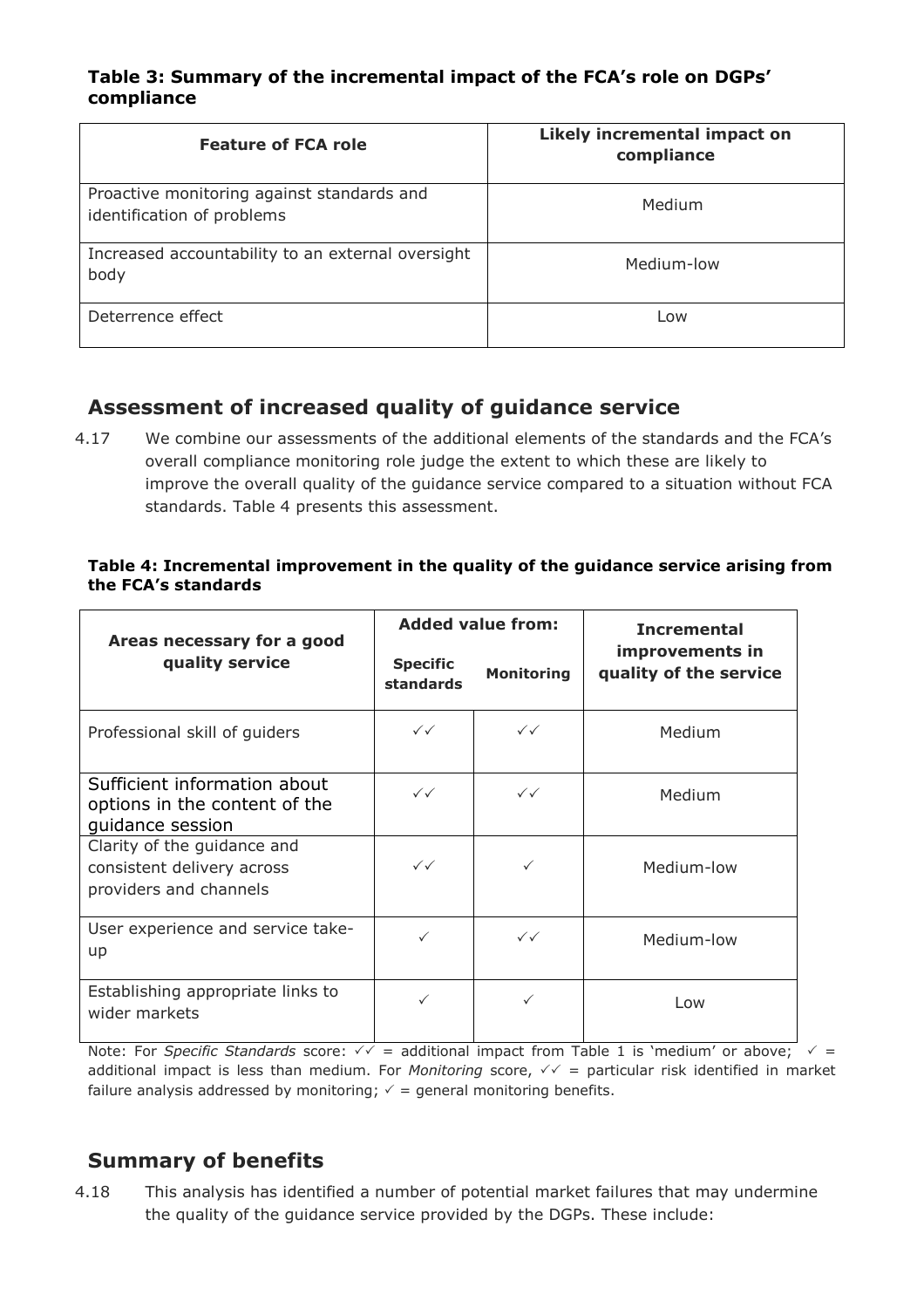- the inability of consumers to judge the quality of the guidance they receive and discipline providers for poor quality
- the historical operational scope of the DGPs and the risk that they may lack the full skills and expertise required to provide the service, and
- the knock-on effects that any failures by one provider will have on the quality and reputation of the service as a whole, given the interconnectedness of the providers.
- 4.19 The FCA's standards address key areas of the guidance service where poor quality is most likely to lead to negative consumer outcomes. These are summarised in [Table 4](#page-18-0) above and include, for example, ensuring there is sufficient information in the content of the guidance sessions, and that guiders have the necessary professional skills to apply various options to consumers' individual circumstances.
- 4.20 Our discussions with DGPs and the Treasury, and our own assessment, have identified elements of the standards that are likely to be additional to what the DGPs would have implemented otherwise. These, combined with our monitoring role to facilitate compliance with all the standards, are likely to lead to an increase in the quality of the guidance service compared to a situation with no standards. The overall improvement in quality will most likely be moderate.
- 4.21 Improvements in quality are likely to lead to some improvement in consumers' ability to make good decisions when accessing their pension pots. We therefore expect some material benefits from our standards in the form of improvements in overall consumer outcomes. As set out previously, it is not reasonably practicable to quantify this benefit.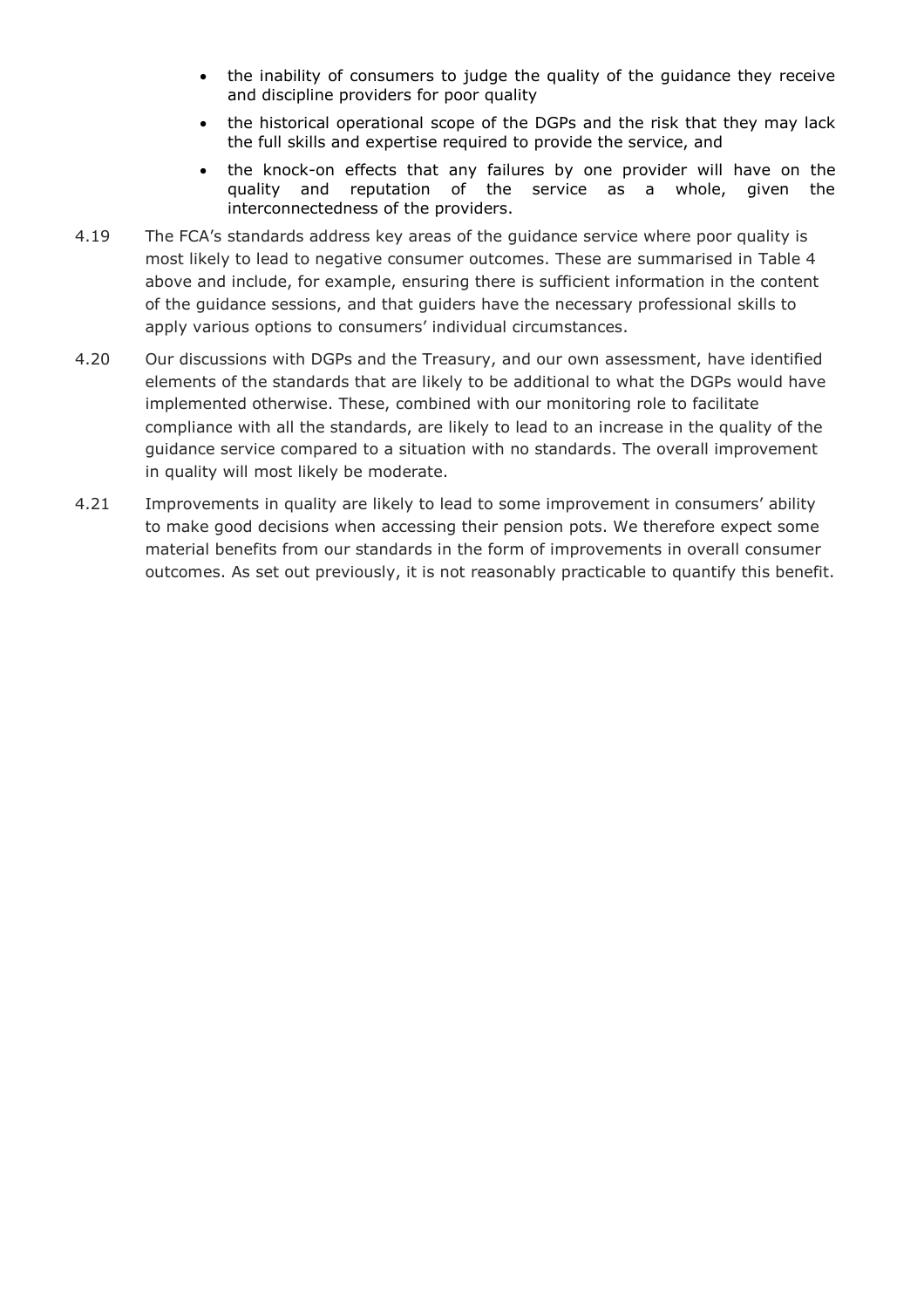# <span id="page-20-0"></span>**5 Compliance costs to firms**

- 5.1 Designated guidance providers (DGPs) will incur costs in implementing specific elements of the standards that they would not otherwise have done, and in complying with the FCA's monitoring and reporting requirements more generally. Our cost model is based on discussions with providers and benchmarking against similar regulatory changes.
- 5.2 The incremental costs of the standards are related to the additional elements of the standards as set out in [Table 1](#page-15-0) in the benefits section. However, not all additional elements imply incremental compliance costs. As the standards have been developed at the implementation stage of the guidance service, DGPs may have been able to adjust their plans to incorporate some of the standards in a cost-neutral way, i.e. by replacing one set of planned actions with another. The key additional elements of the standards for the DGPs that have cost implications are:
	- greater levels of cooperation and coordination between the different providers, driven by Standards 2 and 3
	- more focused processes and systems to ensure compliance with the standards, driven by Standard 14. Providers already have in place quality assurance processes, which would need to be aligned to these purposes
	- longer periods for record-keeping than originally envisaged, and tailoring of reporting systems to enable FCA monitoring, driven by Standard 15.
- 5.3 In addition, DGPs will incur costs related to the FCA's compliance monitoring role, such as setting up systems to enable appropriate data gathering for the purposes of selfassessments, and more focused compliance functions.
- 5.4 The associated incremental one-off costs for DGPs include:
	- time spent on coordination and cooperation with other providers
	- time spent on familiarisation with the standards and developing policies and protocols to ensure appropriate oversight of compliance within each organisation
	- time to align quality assurance processes and record-keeping/reporting to ensure compliance with standards
	- staff training on compliance with the standards (e.g. on policies and protocols)
	- IT costs of keeping records for longer time periods than envisaged. This largely affects TPAS as storing telephone records requires significantly more server space than documents
	- tailoring complaints systems to enable record-keeping and reporting to FCA.
- 5.5 The ongoing costs related to these elements are significantly less material than the one-off costs. As the providers currently undertake (or were planning to) most of the requirements implied by the standards, the greatest additional effort will be involved in tailoring these processes to have a greater focus on compliance with the standards. Ongoing costs will largely be aligned with business as usual costs. The ongoing costs will consist of:
	- ongoing compliance and senior management time to ensure appropriate cooperation and coordination with other providers
	- standards-specific training elements for new staff (assuming an indicative 10% churn per year)
	- gathering data and reporting as part of the monitoring process.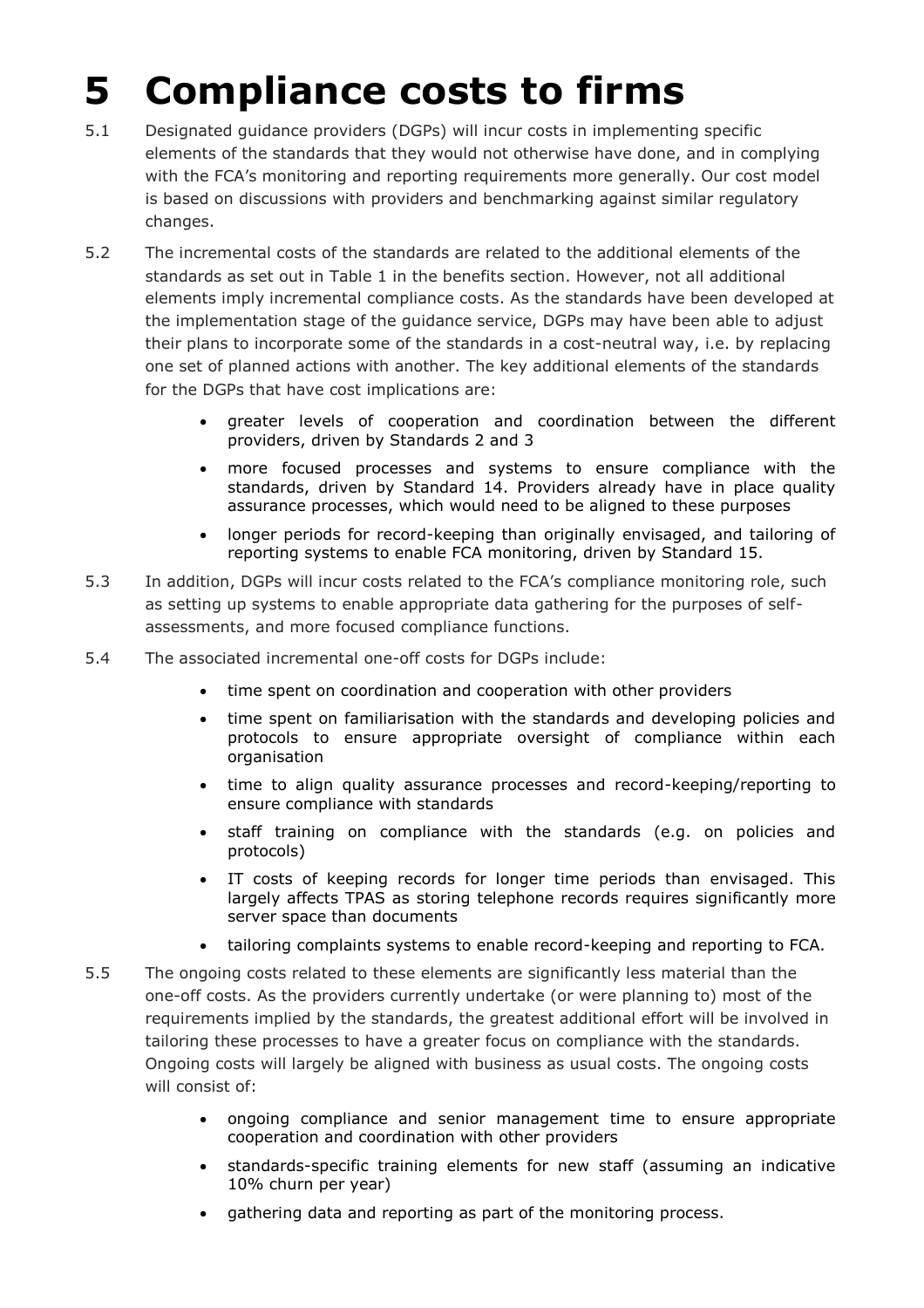- general compliance oversight and interactions with the FCA as part of the monitoring process.
- 5.6 The tables below summarise the one-off and ongoing compliance costs across all four providers (TPAS and the three Citizens Advice organisations). We note that some of the costs, such as guider training, also cover the individual Citizens Advice membership bureaux. We present the costs across three main areas:
	- ensuring coordination and consistency
	- systems and controls, which includes IT for record-keeping. These costs are purely one-off in nature
	- overall compliance function, which includes training across all providers and bureaux.

#### **Table 5: Estimated one-off compliance costs across providers**

|                              | <b>FTE low</b> | FTE high | <b>Cost low</b><br>(£000s) | <b>Cost high</b><br>(£000s) |
|------------------------------|----------------|----------|----------------------------|-----------------------------|
| Coordination and consistency | 1.8            | 2.8      | 112                        | 189                         |
| Systems and controls         | 0.7            | 1.0      | 82                         | 131                         |
| Overall compliance function  | 2.1            | 3.0      | 100                        | 148                         |
| <b>Total</b>                 | 4.6            | 6.8      | 295                        | 468                         |

#### **Table 6: Estimated ongoing compliance costs across providers per year**

|                              | <b>FTE low</b> | <b>FTE high</b> | <b>Cost low</b><br>(£000s) | <b>Cost high</b><br>(£000s) |
|------------------------------|----------------|-----------------|----------------------------|-----------------------------|
| Coordination and consistency | 0.5            | 0.9             | 30                         | 51                          |
| Systems and controls         |                | -               |                            |                             |
| Overall compliance function  | 0.5            | 1.0             | 25                         | 47                          |
| <b>Total</b>                 | 1.1            | 1.8             | 56                         | 98                          |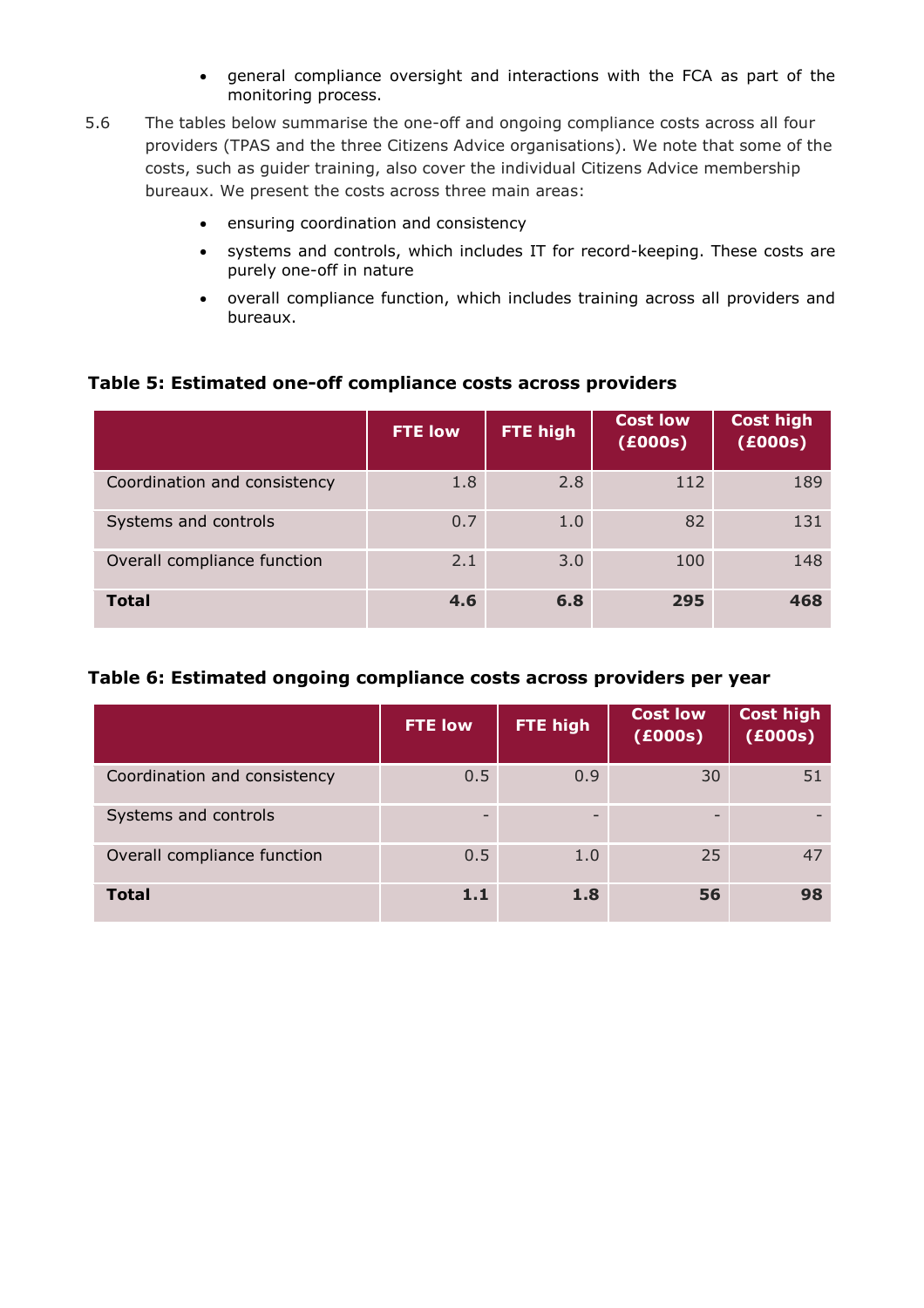# <span id="page-22-0"></span>**6 Direct costs to the FCA**

- 6.1 The FCA will incur costs of monitoring the DGPs' compliance with the standards. Our envisaged monitoring approach set out in PS14/17 forms the basis of our cost benefit analysis. The monitoring approach will combine a number of tools to establish appropriate baselines of compliance and assess DGPs' ongoing performance against these baselines. These tools include:
	- collecting and analysing monitoring data provided by DGPs on a regular basis
	- developing and carrying out an ongoing self-assessment process with DGPs
	- visits/assessments of DGPs
	- consumer research (e.g. mystery shopping, user experience)
	- detailed reviews of specific issues (similar to the thematic supervision approach)
	- developing action plans and recommendations where necessary.
- 6.2 The FCA will incur one-off costs in the first year of the guidance service of setting up these tools and establishing the relevant baselines. Ongoing costs will be incurred through the regular activities associated with the tools and more general activities such as internal reporting and governance and day-to-day interactions with the providers.
- 6.3 The costs will stem from FCA staff resources, based on a blend of junior and management time. We estimate that a team of between 3 and 4.5 full time equivalent (FTE) staff will be required in the first year, with an ongoing requirement of between 2 and 3 FTEs per year. We have also made an indicative allocation for external consumer research, but note that this allocation will depend on the extent to which DGPs conduct consumer research themselves and our final overall monitoring approach.
- 6.4 The ranges of one-off and ongoing cost estimates are presented in Table 7 below.

| Cost area       | One-off (£000s) |      | Ongoing (£000s p.a.) |      |
|-----------------|-----------------|------|----------------------|------|
|                 | Low             | High | Low                  | High |
| FCA staff costs | 275             | 412  | 183                  | 275  |
| Research budget | 100             | 150  | 80                   | 120  |
| <b>Total</b>    | 375             | 562  | 263                  | 395  |

#### **Table 7: One-off and ongoing monitoring costs to the FCA**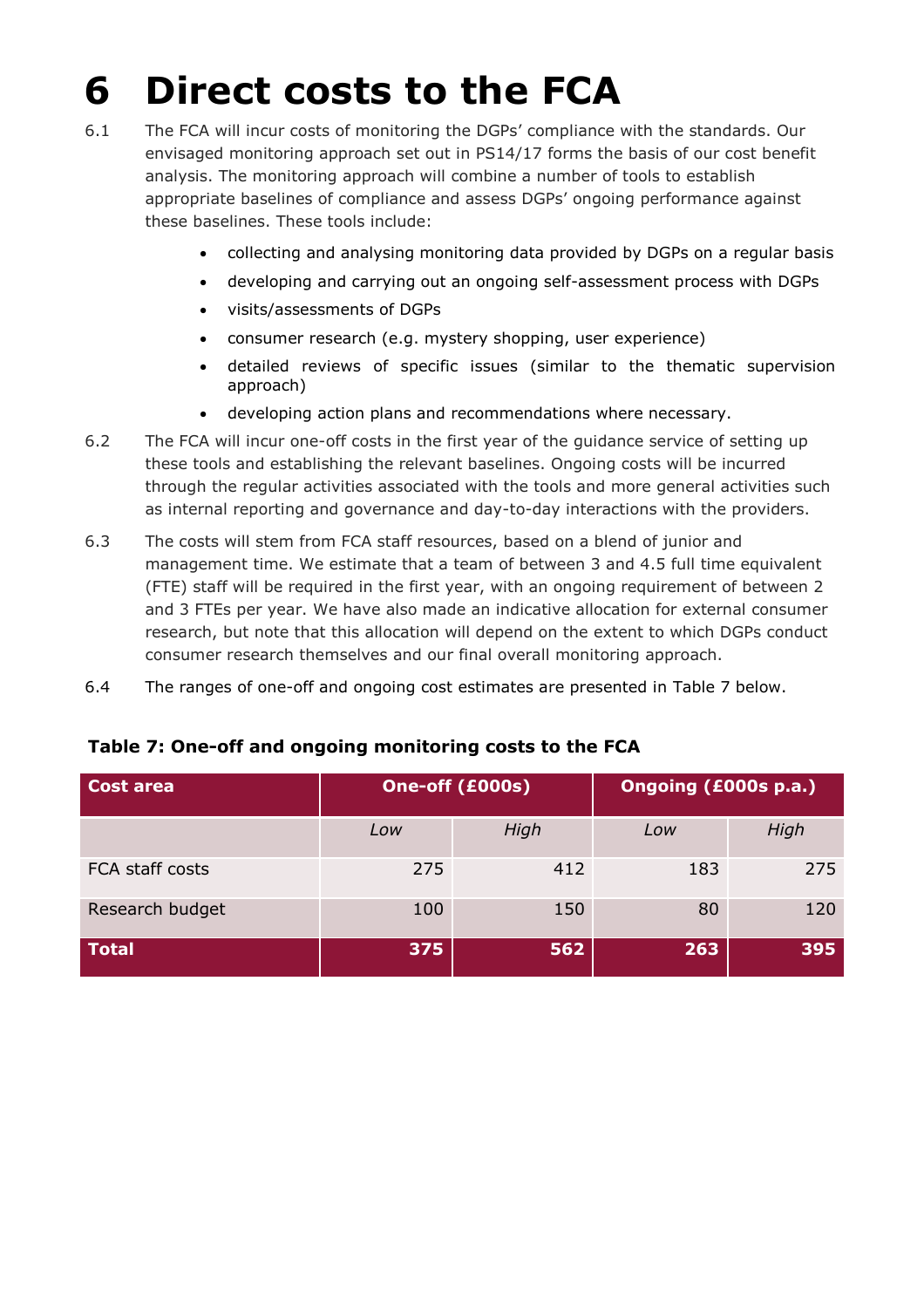# <span id="page-23-0"></span>**7 Summary of costs and benefits**

- 7.1 The FCA's standards for designated guidance providers introduce some requirements for implementing and delivering the guidance service that the providers would not have undertaken otherwise. The FCA's role in monitoring compliance with the standards will also result in some behaviour changes on the part of DGPs.
- 7.2 However, the extent to which the requirements of the standards and the FCA's monitoring role are incremental to what DGPs would have done anyway is limited, given the nature of the providers and the services they currently provide, and their perceptions of what is necessary for a good quality guidance service.
- 7.3 We therefore expect moderate incremental costs and benefits from the standards. Oneoff and ongoing costs to providers are estimated at around £300,000 to £470,000 and £60,000 to £100,000 respectively; and one-off and ongoing costs to the FCA at around £380,000 to £560,000 and £260,000 and £400,000 respectively. While it is not reasonably practicable to quantify the benefits of the standards, they are likely to materially increase the quality of the guidance service and lead to improved consumer outcomes through better decision-making.